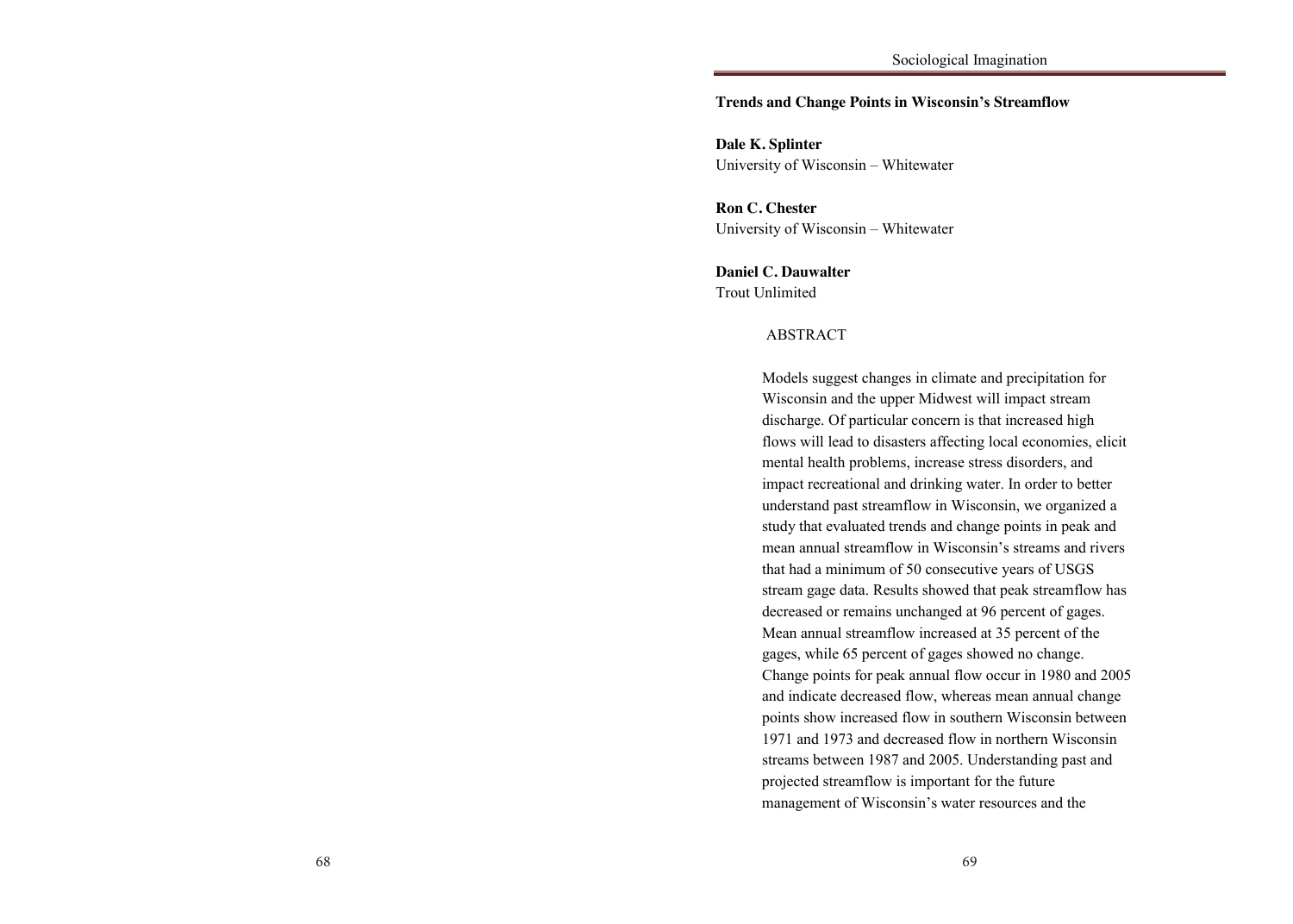associated economic and social implications of a changing hydrology.

# 1. INTRODUCTION

A report by the Wisconsin Initiative on Climate Change Impacts (WICCI) states that Wisconsin's mean temperature and precipitation have changed over the last 60 years (WICCI, 2011). The report forecasts that temperature will increase by as much as  $4^{\circ}$  C by 2055. The WICCI report states that hydrologic changes in Wisconsin could mean more high water events that cause flooding. In addition, the WICCI report also forecasts that the amount of days over  $32^{\circ}$  C will increase, which will increase evapotranspiration and the need for irrigation, which has the potential to  $\alpha$  and  $\alpha$  are the only African such that  $\alpha$  and  $\alpha$  is the city in the city, which had allowed to live in the city,  $\alpha$ profound effect on generations and in many cases,  $\alpha$  and  $\alpha$  the dispute of fundamental  $\alpha$ Anticipated changes in streamflow because of temperature and procipitation changes over the next few decades are not distinct to Wisconsin, but rather to multiple states in the upper Midwest (Kunkel et al. 1999; Easterling and Karl 2001; Hayhoe et al. 2010; Kunkel et al.  $\omega$ (13). lower water levels and decrease streamflow during the absence of rainfall. precipitation changes over the next few decades are not distinct to 2013).

Increased peak annual flow or flooding can be caused by changes in climate, land use/land cover, and water management or water use (Peterson et al. 2013). Deciphering how the aforementioned changes impact flooding is difficult to tease out because often a change in one factor influences the other (Peterson et al. 2013). In spite of this difficulty, identifying the potential relationship among climatic metrics and water use on high water flows is important because each year flooding in the United States costs billions of dollars in disaster relief (Flood Damage in the United States 2003). For example, the 2008 June floods that impacted Wisconsin and much of the upper Midwest cost over five billion dollars in damage (National Weather Service 2009).

In addition to the economic impact of floods, numerous social impacts exist. The Associated Programme on Flood Management (2013) lists social impacts including: (1) loss of life and property; (2) loss of livelihoods; (3) decreased purchasing and production power; (4) mass migrations; (5) psychosocial effects; (6) economic growth hindrance; and

Sociological Imagination

 $(7)$  political implications. Stanke et al.  $(2012)$  noted that the effect of flooding on mental health disorders (depression, anxiety, and disaster. Individuals that have been forced to relocate because of a flood may not have a sense of comfort in their new home (Gruntfest 1995). These flood ramifications can have a detrimental effect in an individual's ability to succeed in basic everyday activities for a long period of time. in the control of the control of the control of the control of the control of the control of the control of the control of the control of the control of the control of the control of the control of the control of the contr psychological distress) in high-to-low income countries occur after the

The two most well-known community relocations in Wisconsin that resulted from the Native Laws Amendments American Act of 1937 and 1937 and 1937 and 1937 and 1937 and 1937 and 1937 and 1937 and 1937 and 1937 and 1937 and 1937 and 1937 and 1937 and 1937 and 1937 and 1937 and 1937 an

multiple flooding events on the Kickapoo River occurred in Soldiers Grove and Gays Mills. The Soldiers Grove downtown relocation project took place during the late  $1970s$  and into the mid-1980s. It is seen as a highly successful community-developed relocation effort. However, a corresponds to community were the only according to live  $\alpha$ , which has a city in the city of  $\alpha$ party conducted biority after the relocation was complete found that  $\frac{1}{2}$ community spirit had been lowered because of the relocation (Tobin<br>1996; Kellett, Mothwa 1996; Kellett, Mothwa 2019, 2020; 1992). The Village of Gays Mills Comprehensive Plan 2010-2030 discusses the implementation of a resident and business relocation plan that has been, in part, prompted by recent large scale flooding events in 2007 and 2008. Recognizing the societal impacts of relocation, the plan calls for a preservation of the small town atmosphere through a connected  $1994$  community. survey conducted shortly after the relocation was complete found that community.

The increase in heavy precipitation expected over the next few decades in Wisconsin increases human health risk (Patz et al. 2008; WICCI 2011). The most obvious direct health impact from flooding is death, albeit, not common. Heavy precipitation and associated flooding provides an increased risk of waterborne disease, especially to recreational water users (Patz et al., 2008). In order to protect individual's health, stormwater and sewage infrastructure needs to be upgraded to accommodate increased water amounts (WICCI 2011).

Numerous models have forecasted major changes in climate for Wisconsin that would have direct implications on the hydrologic cycle. Increased magnitude and precipitation frequency is projected to increase floods in Wisconsin. Undoubtedly the effects of the flooding will have negative implications for economics, mental health, and physical health. To better understand the streamflow history of the state of Wisconsin a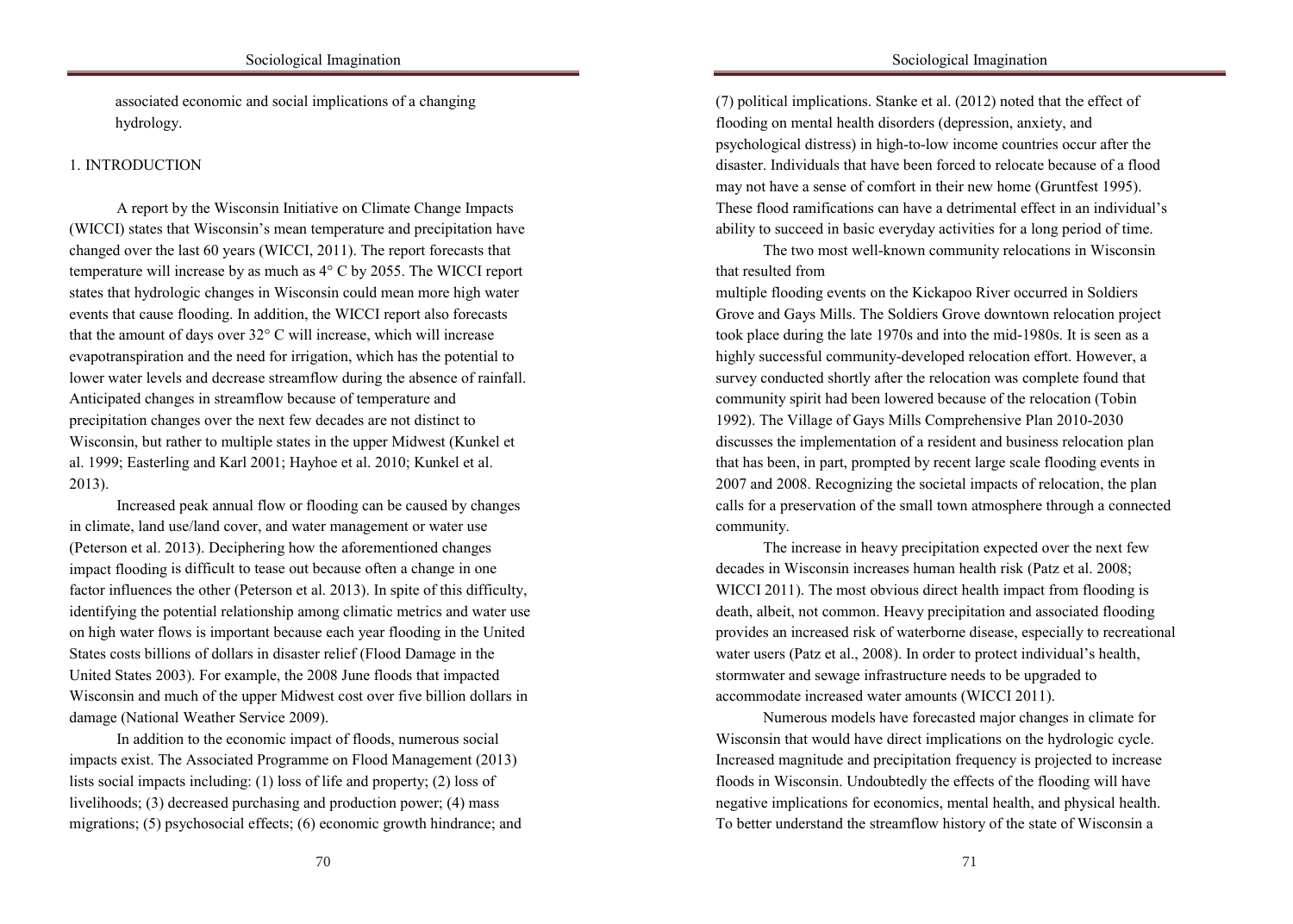study was designed to investigate whether trends in peak and mean annual streamflow are occurring in Wisconsin. The ultimate objective of this Wisconsin streamflow and address societal concerns resulting from an altered surface hydrology. A particular was an extreme in South Africa was an extreme in South Africa was an extreme in South Africa was an extreme in South Africa was an extreme in South Africa was an extreme in South Afr research is to provide an understanding of trends and change points in

in the control of the control of the control of the control of the control of the control of the control of the control of the control of the control of the control of the control of the control of the control of the contr

Examining time-series trends in hydrological data is not a novel approach to understanding streamflow trends. In fact, trends and change points have been analyzed on many of the gages in our study (Potter 1991; Gebert and Krug 1996; Juckem et al. 2008; Villarini et al. 2011). However, our study differs because we used ecoregions as the spatial arrangement for understanding trends and change points. Ecoregions provide a broad-scale framework that allows for understanding the spatial Africans, Coloureds, and Indians to live in separate townships on the outskirts of organization of data. Variables used to delineate ecoregions are geology,  $\frac{1}{\sqrt{2}}$  served to live in the only Africans allowed to define the correspondence  $\frac{1}{\sqrt{2}}$ , which had a allowed to live in the city, which had a served to live in the city, which had a served to live in the city,  $p_{\text{max}}$ , and abe, bond, and potential natural vegetation. The variables  $\frac{d}{dx}$  family structures (Burman and van der Spur 1996; Motorstein  $\frac{d}{dx}$ such as streamflow. For example, in Minnesota precipitation has increased across the state but the streamflow response has been varied by ecoregion  $(Lenhart et al. 2011).$ climate, land use, soils, and potential natural vegetation. The variables used to construct ecoregions are known to influence hydrologic processes,

Numerous studies have investigated regional streamflow trends and their relationship to climate change (Lettenmaier et al. 1994; Changnon and Kunkel 1995; Lins and Slack 1999; Douglas et al. 2000; Groisman et al. 2001; McCabe and Wolock 2002; Milly et al. 2002; Milly et al. 2005; Niemann and Eltahir 2005; Pagano and Garen 2005; Lins and Slack 2005; Zhu and Day, 2005; Small et al., 2006; Kumar et al., 2009; Villarini et al., 2009; Villarini and Smith, 2010; Patterson et al. 2012). General consensus is that low and moderate streamflows are increasing while increases in annual peak streamflow have not been well established. The increase in low and moderate flows may be a result of increasing precipitation in the United States (Karl and Knight 1998; Kunkel 2003).

In the Upper Mississippi River and Lower Missouri River basin Olsen et al. (1999) found that increasing streamflow trends exist in peak annual streamflow. In contrast, Villarini et al. (2011) examined flood frequency distribution in the upper Midwest and found that where significant differences exist they are indicative of change points and not monotonic trends. Results of both studies, however, suggest that

Sociological Imagination

anthropogenic climate change has not led to increased magnitude flooding. In Minnesota, increased peak streamflow has been documented and these more frequent heavy rainfall events (Novotny and Stefan 2007). Groisman et al. (2001) found that high streamflow during the month of peak flow in the eastern U.S. has increased and is correlated to the frequency of heavy precipitation. A study in the New England region reports that 25 of 28 long-term gages in watersheds with little human influence show increasing trends in peak annual streamflow (Collins 2009). Based on the published literature, it appears that the U.S. regional signature of peak streamflow trends is stronger than that presented on the continental scale.  $\mathbf{g}$  is a influence the into urban areas and forced the into urban areas and forced the into urban areas and forced the into urban areas and forced the into urban areas and forced the into urban areas and forced the i peak streamflows are occurring in the summer, which are attributed to

#### Africans, Coloureds, and Indians to live in separate townships on the outskirts of  $\epsilon$ , serves the only Africans allowed to live in the city, which had a server in the city, which had a server in the city, which had a server in the city, which had a server in the city, which had a server in the city, w 2. METHODS

in the control of the control of the control of the control of the control of the control of the control of the control of the control of the control of the control of the control of the control of the control of the contr

#### $p$  in generations and in many cases, led to the disruption of the disruption of the disruption of disruption of  $q$  $t_{\text{max}}$  structure characterize (Burman and van der Sput 1996; Kellett, Mothwan der Spus 1996; Kellett, Mothwan der Sput 1996; Kellett, Mothwan der Sput 1996; Kellett, Mothwan der Sput 1996; Kellett, Mothwan der Sput 199 2.1. *Site Selection Criteria*

and Napier 2002; Mokomane 2014; Outwater, Abrahams and Campbell 2005). The purpose of this study was to analyze the most up-to-date streamflow records in the state of Wisconsin that had a minimum record of peak and mean annual streamflow of 50 consecutive years. Stream gages that were missing data (i.e., yearly peak or mean annual) were not used in the analyses. We selected 50 years of record as the framework for streamflow analyses because the timeframe is close to the 57 years of data  $(1950-2006)$  that is used to discuss climate change in Wisconsin without sacrificing the number of stream gages (WICCI 2011). In addition, a minimum of 50 years of data is suggested when investigating relationships between streamflow and climate change (Robson et al. 2000). The peak annual and mean annual streamflow metrics were selected for analysis for three reasons: (1) peak streamflow provide a flood-pulse which provides a rejuvenation to stream habitat; (2) large floods are destructive and have economic and social ramifications for individuals impacted; and (3) mean annual flow provides a baseline for average streamflow.

Sites were obtained from the USGS Statewide Streamflow database of Wisconsin (USGS Current Water Data of Wisconsin 2015). Two hundred and thirty-nine gages are listed in the Real-Time Table. Thirty-seven gages had either 50 consecutive years of peak streamflow or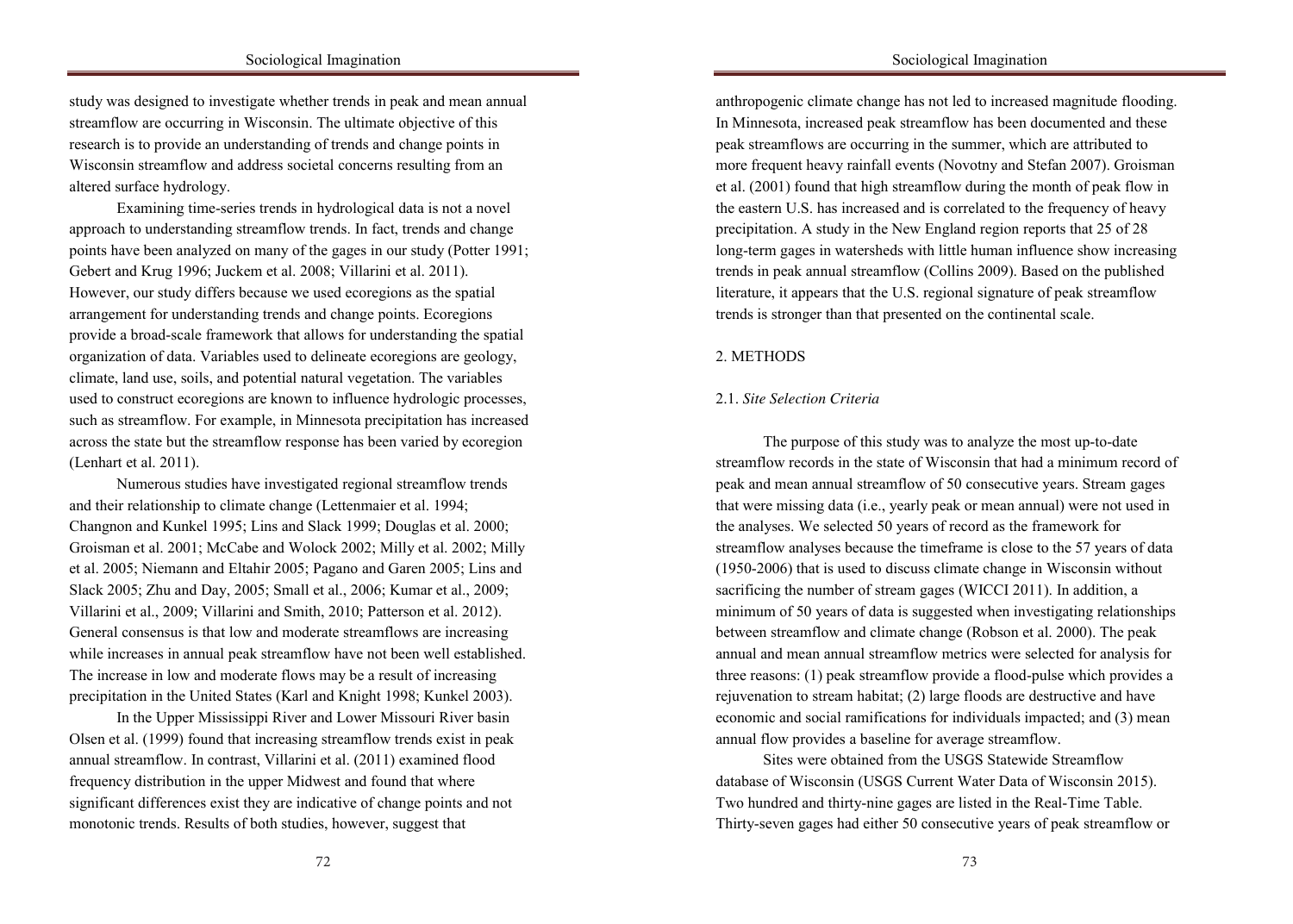# Sociological Imagination

mean annual and mean monthly streamflow. Twenty-seven of the 37 gages were used in the study (Fig. 1). Ten gages were excluded because: stream (i.e., Wisconsin River); and (2) they encompassed a drainage area (i.e., Mississippi River) that was not indicative of changes occurring in Wisconsin. Gages with the largest drainage area were removed if multiple gages existed on the same stream. Site characteristics used in this study are listed in Table 1. (1) multiple gages duplicated streamflow trends by occurring on the same

in the control of the control of the control of the control of the control of the control of the control of the control of the control of the control of the control of the control of the control of the control of the contr

Fig. 1. Stream gage locations in with a minimum of 50-years consecutive years of streamflow data. Regional boundaries are Level III ecoregions of Wisconsin (Omernik,  $1987$ . 1987).



| Table 1. Site characteristics of stream gauges used in this study. |  |
|--------------------------------------------------------------------|--|
|--------------------------------------------------------------------|--|

in the control of the control of the control of the control of the control of the control of the control of the control of the control of the control of the control of the control of the control of the control of the contr

I

| <b>USGS</b> Number | <b>USGS</b> Name                                    | Regulation/HCD<br>N <sup>1</sup>               | Drainage<br>Area $(km2)$ | Maximum<br>Years of<br>Record | Period of<br>Continuous<br>Record |
|--------------------|-----------------------------------------------------|------------------------------------------------|--------------------------|-------------------------------|-----------------------------------|
| 05545750           | Fox River near New<br>Munster, WI                   | No Listing                                     | 2,100                    | 73                            | 1940-2012                         |
| 05432500           | Pecatonica River at<br>Darlington, WI               | No Listing                                     | 707                      | 73                            | 1940-2012                         |
| 05431486           | Turtle Creek at Carvers<br>Rock by Clinton, WI      | Seasonal-Dams                                  | 515                      | 73                            | 1940-2012                         |
| 05426000           | Crawfish River at Milford,<br>WI                    | Low Flow<br>Fluctuation-<br>Dams               | 1,974                    | 81                            | 1932-2012                         |
| 05414000           | Platte River near Rockville,<br>WI                  | No Listing                                     | 368                      | 78                            | 1935-2012                         |
| 05408000           | Kickapoo River at La<br>Farge, WI                   | <b>HCDN-2009</b>                               | 689                      | 74                            | 1939-2012                         |
| 05406500           | <b>Black Earth Creek at Black</b><br>Earth, WI      | No Listing                                     | 118                      | 59                            | 1954-2012                         |
| 05405000           | Baraboo River near<br>Baraboo, WI                   | No Listing                                     | 1,577                    | 70                            | 1943-2012                         |
| 05399500           | Big Eau Pleine River at<br>Stratford, WI            | <b>HCDN-2009</b>                               | 580                      | 76                            | 1937-2012                         |
| 05398000           | Wisconsin River at<br>Rothschild, WI                | Power Plants and<br>Reservoirs                 | 10,412                   | 68                            | 1945-2012                         |
| 05394500           | Prairie River near Merrill.<br>WI                   | No Listing                                     | 477                      | 73                            | 1940-2012                         |
| 05382000           | <b>Black River near</b><br>Galesville, WI           | Power Plant and<br>Diversion                   | 5,387                    | 88                            | 1932-2012                         |
| 05379500           | Trempealeau River at<br>Dodge, WI                   | No Listing                                     | 1,665                    | 78                            | 1935-2012                         |
| 05369000           | Red Cedar River at<br>Menomonie, WI                 | Power Plants                                   | 4,584                    | 88                            | 1925-2012                         |
| 05362000           | Jump River at Sheldon, WI                           | <b>HCDN-2009</b>                               | 1,492                    | 97                            | 1916-2012                         |
| 05360500           | Flambeau River near<br>Bruce, WI                    | Power Plants and<br>Reservoirs                 | 4,817                    | 61                            | 1952-2012                         |
| 05356000           | Chippewa River at Bishops<br>Bridge Near Winter, WI | Moose Lake and<br>Lake Chippewa                | 2,046                    | 89                            | 1923-2012                         |
| 05340500           | St. Croix River at St. Croix<br>Falls, WI           | Diurnal<br>Fluctuation-<br>Power Plants        | 16,162                   | 103                           | 1910-2012                         |
| 04087120           | Menomonee R. at<br>Wauwatosa, WI                    | No Listing                                     | 319                      | 51                            | 1962-2012                         |
| 04087000           | Milwaukee River at<br>Milwaukee, WI                 | Occasional<br>Regulation at<br>Dam             | 1,803                    | 99                            | 1915-2012                         |
| 04086000           | Sheboygan River at<br>Sheboygan, WI                 | Diurnal<br>fluctuation-<br><b>Power Plants</b> | 1,083                    | 62                            | 1951-2012                         |
| 04071000           | Oconto River near Gillett,<br>WI                    | No Listing                                     | 1,826                    | 99                            | 1914-2012                         |
| 04069500           | Peshtigo River at Peshtigo,<br>WI                   | Diurnal<br>Fluctuation-<br>Power Plants        | 2,797                    | 59                            | 1954-2012                         |
| 04063000           | Menominee River near<br>Florence, WI                | Power Plants and<br>Reservoirs                 | 4,558                    | 98                            | 1915-2012                         |
| 04060993           | Brule River at US 2 near<br>Florence, WI            | Mine Pumpage<br>Prior to Aug. `77              | 948                      | 68                            | 1945-2012                         |
| 04027500           | White River near Ashland,<br>WI                     | Diurnal<br>Fluctuation-                        | 780                      | 64                            | 1949-2012                         |
| 04027000           | Bad River near Odanah, WI                           | Hydro Plant<br><b>HCDN-2009</b>                | 1,546                    | 64                            | 1949-2012                         |

Information taken from the Remarks section of the USGS gaging station website that describes characteristics of the site location. HCDN-Hydro Climate Data Network (HCDN-2009) sites taken  $1$  Information taken from the "Remarks" section of the USGS gaging station website that describes from Lins (2012).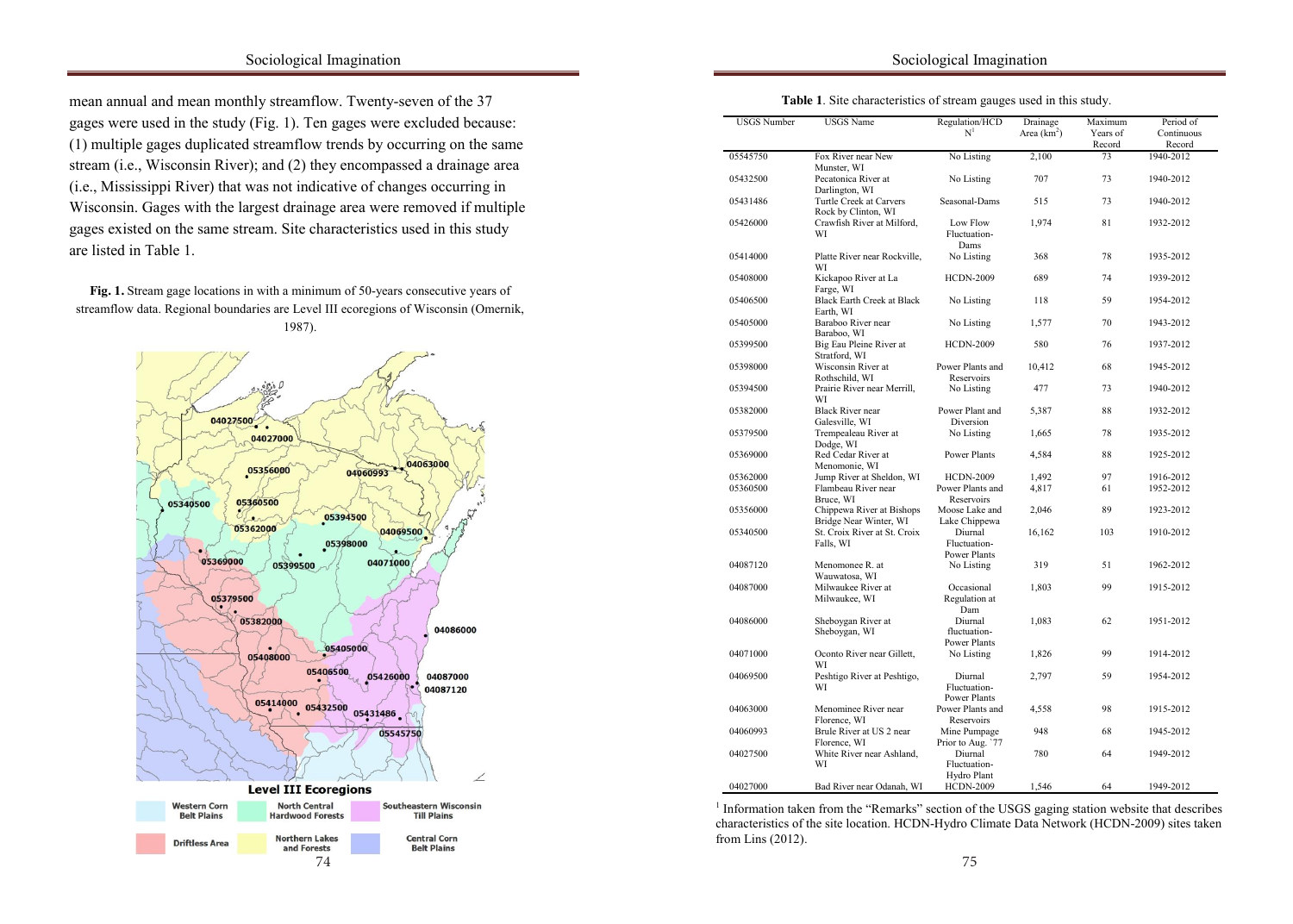When investigating streamflow trends and change points, regulation associated with flow diversion, power plants, and reservoirs runoff from the unregulated portion of the basin and by the water produced as runoff from the regulated portion of the basin (Asquith 2001). Mean annual streamflow in regulated basins can be influenced seasonally when reservoirs volumes fluctuate and when water is captured in one year and released the following years (Stuefer et al. 2011). Multiple databases have been constructed representing stream gages that are suitable for analyzing trends and change points in a climatic context (Wallis et al. 1991; Slack and Landweher 1992; Lins 2012). The most recent database is the USGS Hydro-Climatic Data Network and lists 743 gages, of which 10 exist in Wisconsin, however, only four met the criteria to be used in our  $\epsilon$  1  $\epsilon$  1  $\epsilon$  1  $\epsilon$  1  $\epsilon$  1  $\epsilon$  1  $\epsilon$  1  $\epsilon$  1  $\epsilon$  1  $\epsilon$  1  $\epsilon$  1  $\epsilon$  1  $\epsilon$  1  $\epsilon$  1  $\epsilon$  1  $\epsilon$  1  $\epsilon$  1  $\epsilon$  1  $\epsilon$  1  $\epsilon$  1  $\epsilon$  1  $\epsilon$  1  $\epsilon$  1  $\epsilon$  1  $\epsilon$  1  $\epsilon$  1  $\epsilon$  1  $\epsilon$  1  $\epsilon$  1  $\epsilon$  1  $\epsilon$  1  $\epsilon$  $\mu$  is the discrete relation of the disruption of the disruption of  $\mu$  and  $\mu$  and  $\mu$  and  $\mu$  and  $\mu$  and  $\mu$  and  $\mu$  and  $\mu$  and  $\mu$  and  $\mu$  and  $\mu$  and  $\mu$  and  $\mu$  and  $\mu$  and  $\mu$  and  $\mu$  and  $\mu$  and sites with the smallest drainage area and compared trends and change points by ecoregion. Assessing trends and change points by ecoregion. allows for a regional perspective that could be biased by the results of regulated basins solely. Conditions of regulated streamflow of the gages used in this study are noted in Table 1. must be considered. Peak streamflow in regulated basins are influenced by study. In order to remove as much of the regulation as possible we used

# 1949 (banning interracial marriages), and the Reservation of Separate Amenities 2.2 *Ecoregions*

Level III ecoregions of the state of Wisconsin are used to help describe spatial and temporal patterns that were derived from the analyses. Variables used to comprise ecoregions are geology, climate, land use, soils, and potential natural vegetation (Omernik 1987). Six level III ecoregions exist in the state and include the Western Corn Belt Plains, Northern Lakes and Forests, North Central Hardwood Forests, Driftless Area, Southeastern Wisconsin Till Plains, and the Central Corn Belt Plains (Fig. 1). Below is a brief description about the Level III ecoregions of Wisconsin (Omernik et al. 2000).

The Western Corn Belt Plains ecoregion is primarily (75%) cropland agriculture. Corn and soybeans are the predominant crops produced. The topography is gently rolling till plains and hilly loess plains. The Northern Lakes and Forests ecoregion has nutrient poor glacial

soils. Conifers and hardwood forests dominant the vegetated landscape in this region. Streams originate from lakes and wetlands. The density of ecoregions to the south. The North Central Hardwood Forests ecoregion is a transition zone ecoregion between the Northern Lakes and Forests and the agricultural ecoregions to the south. Land use and land cover consists primarily of a mosaic of forests, wetlands and lakes, and cropland agriculture. The topography is rolling till plains, lacustrine basins, outwash plains and rolling to hilly moraines. The Driftless Area ecoregion is the only ecoregion in Wisconsin without evidence of glaciation during the last two-million years. The lack of glaciation has produced an ecoregion that is more topographically expressive (i.e., hills and valleys) than the rest of the  $\text{Area}$   $\text{Area}$   $\text{Area}$  or  $\text{Area}$  or  $\text{Area}$  and  $\text{Area}$  and  $\text{Area}$  are the dominant  $\Gamma$  and  $\Gamma$  and  $\Gamma$  and  $\Gamma$  on  $\Gamma$  and  $\Gamma$  is the city in the city, which had a commute in the city, which had a contribution of  $\Gamma$ parameter relations and in many cases, led to the disruption of the disruption of  $\mathcal{A}$ the Driftless Area and the stream density is greater than ecoregions to the  $\mathbb{E}[\mathbf{X}_t]$ east. The Southeastern Wisconsin Till Plains ecoregion represents a mosaic vegetation pattern between the hardwood forests and oak savannas of the Driftless Area ecoregion and the prairies of the Central Corn Belt Plains ecoregion to the south. Cropland is the dominant land use in the low relief Southeastern Wisconsin Till Plains ecoregion. The Central Corn Belt Plains ecoregion exists in a small section of southeast Wisconsin and is predominately agriculture with an increasing amount of land becoming South Africa 1996). Given the severe conditions, Nelson Mandela and other conditions, Nelson Mandela and other conditions, Nelson Mandela and other conditions, Nelson Mandela and other conditions, Nelson Mandela and other streams in the Northern Lakes and Forests ecoregions is less than land uses in the Driftless Area ecoregion. Few lakes and wetlands exist in urbanized.

#### liberate all our people from the continuing bondage of poverty, deprivation, 2.3 *Statistical Analyses*

in the control of the control of the control of the control of the control of the control of the control of the control of the control of the control of the control of the control of the control of the control of the contr

We used a trend-free pre-whitened Mann-Kendall (TFPW-MK) test to examine whether trends in peak and mean annual streamflow existed for the gages in Wisconsin that had a minimum of 50 consecutive years of data (Table 2). Because time-series data often exhibits serial correlation or lag-1 autocorrelation (AR(1)), the Mann-Kendall test needs to be pre-whitened before statistical trends can be assigned to the timeseries data (von Storch 1995; Yue et al. 2002). extreme discrimination, segregation, and violence affecting mostly Africans and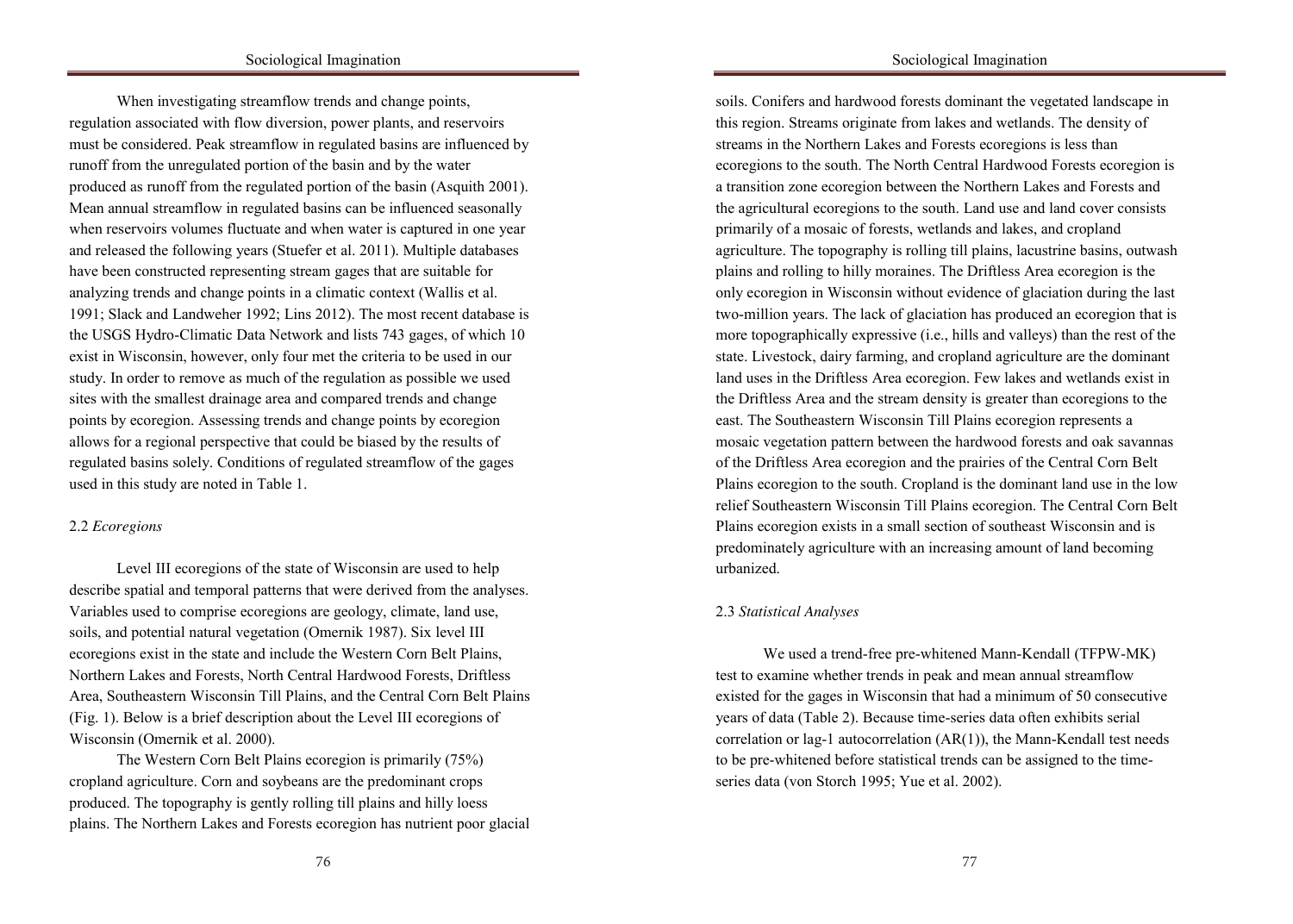| Table 2. Results of the TFPW Mann-Kendall test for peak annual and mean annual |
|--------------------------------------------------------------------------------|
| streamflow.                                                                    |
|                                                                                |

in the control of the control of the control of the control of the control of the control of the control of the control of the control of the control of the control of the control of the control of the control of the contr

| <b>USGS</b><br>Number | Peak<br>Streamflow | $P$ -value $^2$ | Kendall's<br>$\mathsf{Tau}^3$ | Autocor-<br>relation <sup>4</sup> | Mean Annual<br>Streamflow | Ρ.<br>value <sup>2</sup> | Kendall's<br>$\mathsf{Tau}^3$ | Autocor-<br>relation <sup>4</sup> |
|-----------------------|--------------------|-----------------|-------------------------------|-----------------------------------|---------------------------|--------------------------|-------------------------------|-----------------------------------|
|                       | $T$ rends $1$      |                 |                               |                                   | Trends <sup>1</sup>       |                          |                               |                                   |
| 05545750              | O                  | 0.175           | 0.110                         | 0.014                             | <b>NED</b>                |                          |                               |                                   |
| 05432500              |                    | 0.000           | $-0.329$                      | $-0.032$                          | O                         | 0.445                    | 0.062                         | 0.228                             |
| 05431486              | $\circ$            | 0.068           | $-0.147$                      | 0.156                             | O                         | 0.083                    | 0.140                         | 0.509                             |
| 05426000              | $\circ$            | 0.970           | $-0.003$                      | 0.059                             | $\ddot{}$                 | 0.001                    | 0.249                         | 0.215                             |
| 05414000              |                    | 0.000           | $-0.347$                      | 0.070                             | O                         | 0.802                    | 0.020                         | 0.253                             |
| 05408000              |                    | 0.003           | $-0.238$                      | $-0.012$                          | O                         | 0.187                    | 0.106                         | 0.339                             |
| 05406500              | O                  | 0.348           | $-0.085$                      | 0.081                             | $+$                       | 0.000                    | 0.331                         | 0.396                             |
| 05405000              | O                  | 0.119           | $-0.129$                      | 0.008                             | $+$                       | 0.005                    | 0.231                         | 0.222                             |
| 05399500              |                    | 0.023           | $-0.180$                      | $-0.147$                          | O                         | 0.933                    | $-0.007$                      | 0.176                             |
| 05398000              | $\circ$            | 0.495           | 0.057                         | 0.009                             | O                         | 0.657                    | $-0.038$                      | 0.306                             |
| 05394500              | O                  | 0767            | 0.024                         | 0.187                             | O                         | 0.241                    | $-0.095$                      | 0.361                             |
| 05382000              | O                  | 0.080           | $-0.134$                      | $-0.045$                          | O                         | 0.397                    | 0.065                         | 0.180                             |
| 05379500              |                    | 0.016           | $-0.187$                      | $-0.097$                          | $+$                       | 0.002                    | 0.247                         | 0.392                             |
| 05369000              | O                  | 0.528           | $-0.046$                      | $-0.050$                          | $\ddot{}$                 | 0.045                    | 0.147                         | 0.452                             |
| 05362000              | O                  | 0.847           | $-0.014$                      | 0.139                             | O                         | 0.912                    | 0.008                         | 0.244                             |
| 05360500              | O                  | 0.605           | 0.046                         | 0.266                             | O                         | 0.463                    | $-0.066$                      | 0.339                             |
| 05356000              | $\circ$            | 0.121           | 0.112                         | 0.125                             | O                         | 0.913                    | 0.008                         | 0.391                             |
| 05340500              | +                  | 0.019           | 0.157                         | 0.185                             | $\ddot{}$                 | 0.012                    | 0.170                         | 0.424                             |
| 04087120              | O                  | 0.088           | 0.167                         | 0.280                             | $\ddot{}$                 | 0.016                    | 0.236                         | 0.170                             |
| 04087000              | O                  | 0.978           | $-0.002$                      | 0.076                             | $+$                       | 0.021                    | 0.160                         | 0.265                             |
| 04086000              | $\Omega$           | 0.367           | 0.080                         | 0.112                             | $\ddot{}$                 | 0.031                    | 0.190                         | 0.108                             |
| 04071000              | <b>NED</b>         |                 |                               |                                   | O                         | 0.154                    | $-0.098$                      | 0.392                             |
| 04069500              |                    | 0.012           | $-0.228$                      | 0.068                             | $\circ$                   | 0.207                    | $-0.114$                      | 0.285                             |
| 04063000              |                    | 0.014           | $-0.170$                      | 0.161                             | O                         | 0.123                    | $-0.107$                      | 0.339                             |
| 04060993              | O                  | 0.147           | $-0.122$                      | 0.086                             | O                         | 0.053                    | $-0.162$                      | 0.498                             |
| 04027500              | O                  | 0.469           | 0.063                         | 0.147                             | O                         | 0.107                    | $-0.140$                      | 0.478                             |
| 04027000              | O                  | 0.213           | $-0.108$                      | 0.044                             | O                         | 0.109                    | $-0.139$                      | 0.306                             |

reinforced by the Group Areas Acr, the Prohibition of Mixed Marriage Act of Failure to perform the pre-whitened procedure may assign more statistically significant trends to the time-series data because of the serial correlation influence (von Storch 1995). A trend package in the statistical program R ('zyp' package) was used to analyze for trend and pre-whiten where lag-1 autocorrelation exists. The 'zyp' package uses the methodology described in Yue et al. (2002) as the statistical output. Wu et al. (2008) concisely summarize the methodological steps taken from Yue et al. (2002) and that are incorporated in the 'zyp' package. They are summarized as follows:

(1) Estimate the slope of the of time series using Theil-Sen Approach and detrend the series if necessary;

(2) Compute the lag-1 serial coefficients of the time series and then remove the AR(1) component from the series. This is referred to as the TFPW procedure; (3) Blend the identified slope and residuals. The blended series keeps the trend from being influenced by the  $AR(1)$ ;

significance at the  $\alpha = 0.05$  level. (4) The Mann-Kendall test is applied to the blended series and testing for

A single change point analysis (1963-2012) on peak and mean annual streamflow was conducted. We used the nonparametric change point model package (i.e., 'cmp' package) in R to test for a single change point in the data (Ross, forthcoming). The 'cmp' package was used because the observations are processed sequentially and not batched (Ross, forthcoming). If a change point is established in the data then no more analysis of the time series data occurs. Within the 'cmp' package a African studies of the theorem is the state in security of the outskirts of the outskirts of the outskirts of the outskirts of the outskirts of the outskirts of the outskirts of the outskirts of the outskirts of the outski  $\frac{1}{4}$   $\frac{1}{4}$ Mann-Whitney test was used to identify a single change point in peak and mean annual streamflow.

profound effect on generations and in many cases, led to the disruptions and in many cases, led to the disruption of  $\mathbf{a}$  $\frac{1}{2}$  family structures (Burman and van der Sput 1996; Kellett, Mothwan and van der Sput 1996; Kellett, Mothwan and van der Sput 1996; Kellett, Mothwan and van der Sput 1996; Kellett, Mothwan and van der Sput 1996; Ke abrupt change in the data (Kundzewicz and Robson 2004). We used the non-parametric Mann-Whitney test because it makes no assumptions about the normality of the data, but the assumption of independence in the data should be accepted. The assumption of independence is violated if serial correlation exists in the data (Kundzewicz and Robson 2004). We tested for  $AR(1)$  using the Durbin-Watson test statistic. A 1 percent significance test was used for identifying serial correlated data. Streamflow data that was serial correlated was not used in the analysis. A change point in a hydrologic time series occurs when there is an

## 3. RESULTS AND DISCUSSION

# 3.1 *Peak Streamflow Trends*

in the control of the control of the control of the control of the control of the control of the control of the control of the control of the control of the control of the control of the control of the control of the contr

Peak streamflow trends for significance were evaluated at  $\alpha$  = 0.05. Peak streamflow increased at one gage  $(4%)$ , decreased at 7 gages (30%), and showed no change at 18 gages (66%) (Fig. 2). Four of the seven gages with decreased peak streamflow are in the Driftless Area ecoregion, while the other three gages are in the Northern Lakes and Forest ecoregion and the North Central Hardwood Forests ecoregion. The  $\mathcal C$  coloured similarity of experiences with the racial groups that  $\mathcal C$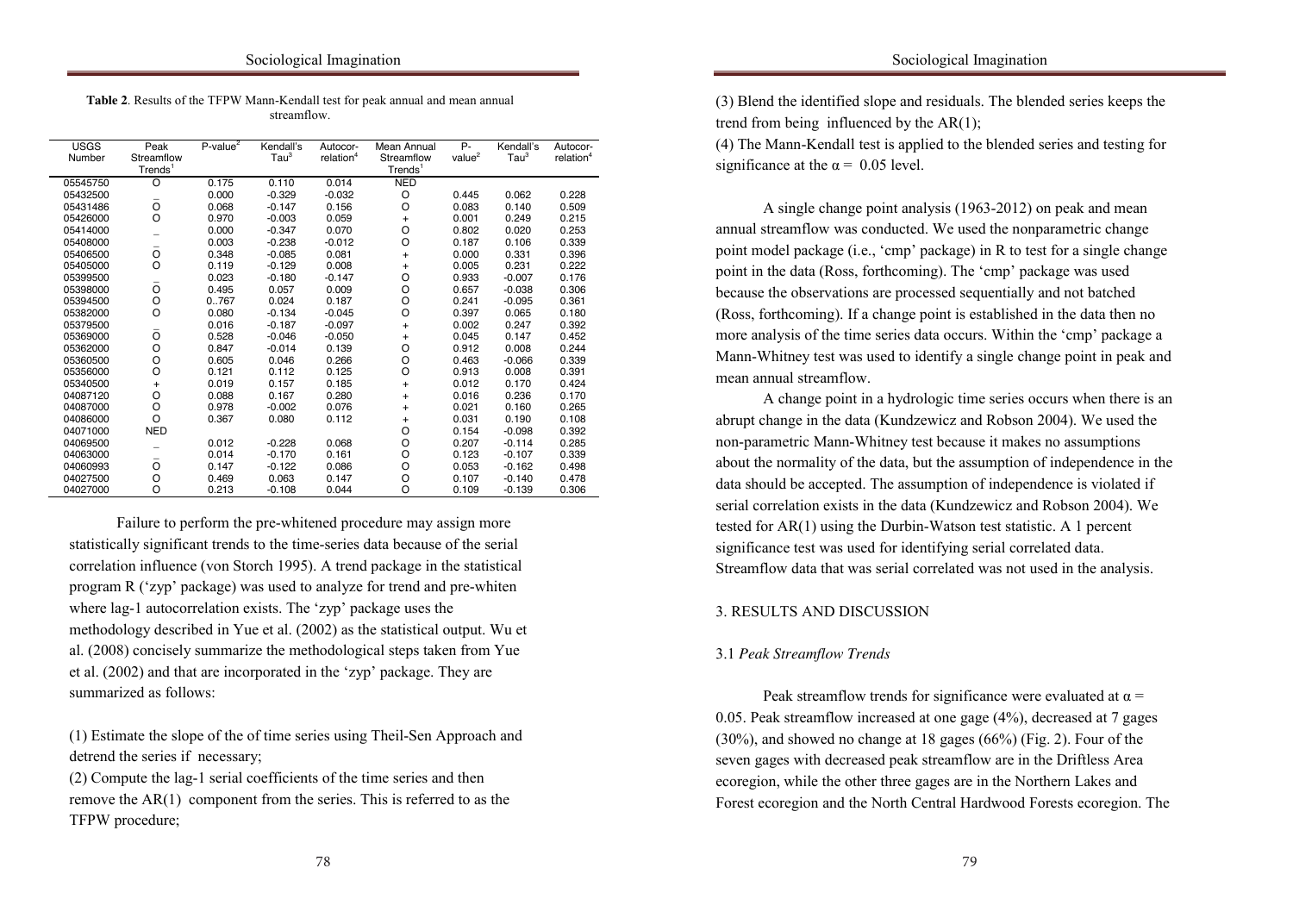## Sociological Imagination

only stream gage that showed an increase in peak streamflow was in the North Central Hardwood Forests ecoregion.

in the control of the control of the control of the control of the control of the control of the control of the control of the control of the control of the control of the control of the control of the control of the contr

Fig. 2. Peak streamflow trends in Wisconsin. Blue (up arrow) represents single gage that has increased streamflow, while red (down) arrows represent gages that have decreased streamflow. The solid black dot represents no statistical difference in peak streamflow.



 $W_{\rm tot}$  to understand the economic status of racial/ethnic groups in racial/ethnic groups in racial/ethnic groups in  $\sigma$ The peak streamflow trend results calculated for Wisconsin are similar to other reported studies in the United States. Previous studies report that increased peak streamflow trends are less prevalent across the United States than increased minimum and median streamflow (Lins and Slack 1999; Douglas et al. 2000; McCabe and Wolock 2002; Lins and Slack 2005; Small et al. 2006; Villarini and Smith 2010). While increasing trends in peak streamflow are limited in Wisconsin, a change in climate resulting in greater floods is a major concern (WICCI, 2011).

The 2011 WICCI report states that climate change is expected to increase the magnitude and frequency of precipitation events that would and rivers. Higher peak streamflows are expected to occur in watersheds that flood in late winter or early spring (WICCI, 2011). More intense storms are likely in the spring when agricultural fields are bare, which will promote overland flow and increased streamflow. Precipitation patterns from 1950-2006 were compared for the state of Wisconsin (Kucharik et al. 2010; WICCI 2011). The results of these studies are that mean annual precipitation has increased 50-100 mm in the central and southern portions of the state and decreased in the far north by 20-60 mm since 1950. lead to higher peak streamflows (i.e., magnitude) in Wisconsin streams

Peak streamflow in the Driftless Area decreased at 50 percent of its gages even with increases in mean annual precipitation, which suggests cities allows were the international allows and allowed to live in the city, which had allowed to live in the city, which had allowed to live in the city, which had allowed to live in the city, which had all with the city,  $\frac{1}{K}$  (1006) in detail  $\frac{1}{K}$  and  $\frac{1}{K}$  and disruption of disruption of disruption of disruption of disruption of disruption of disruption of disruption of disruption of disruption of disruption of disruption o and Krug (1996) examined streamflow trends on six gages in the Driftless Area and found results similar to ours. Possible reasons for decreased peak flow are changes in agricultural practices that increased water infiltration into the soil and decreased overland flow to streams (Potter 1991; Krug 1996; Gebert and Krug 1996). Prior to conservation measures applied to the highly dissected watersheds of the Driftless Area, high gradient slopes were farmed which left the soil more susceptible to soil erosion and runoff, which would have increased peak annual flows within the region. A gage on the Menominee River and Peshtigo River in the Northern Lake and Forests show peak streamflow decreasing. Precipitation in the northcentral part of Wisconsin decreased by 20-60 mm per year since 1950 or has remained relatively constant (Kucharik et al. 2010). that mean annual precipitation does not influence peak streamflow. Gebert

The St. Croix River at St. Croix Falls, Wisconsin was the only gage where peak streamflow increased. The gage on the St. Croix receives water from a much larger drainage area than the rest of the gages used in this study (Table 1). Sixty percent of the basin is in Wisconsin and 40 percent is in Minnesota. Much of the watershed draining the St. Croix has witnessed a decrease in mean annual precipitation. One reason that may have led to the increase in peak streamflow at the St. Croix gage includes an increase in suburban development in the lower portion of the watershed. The St. Croix River Watershed Conservation Priorities Report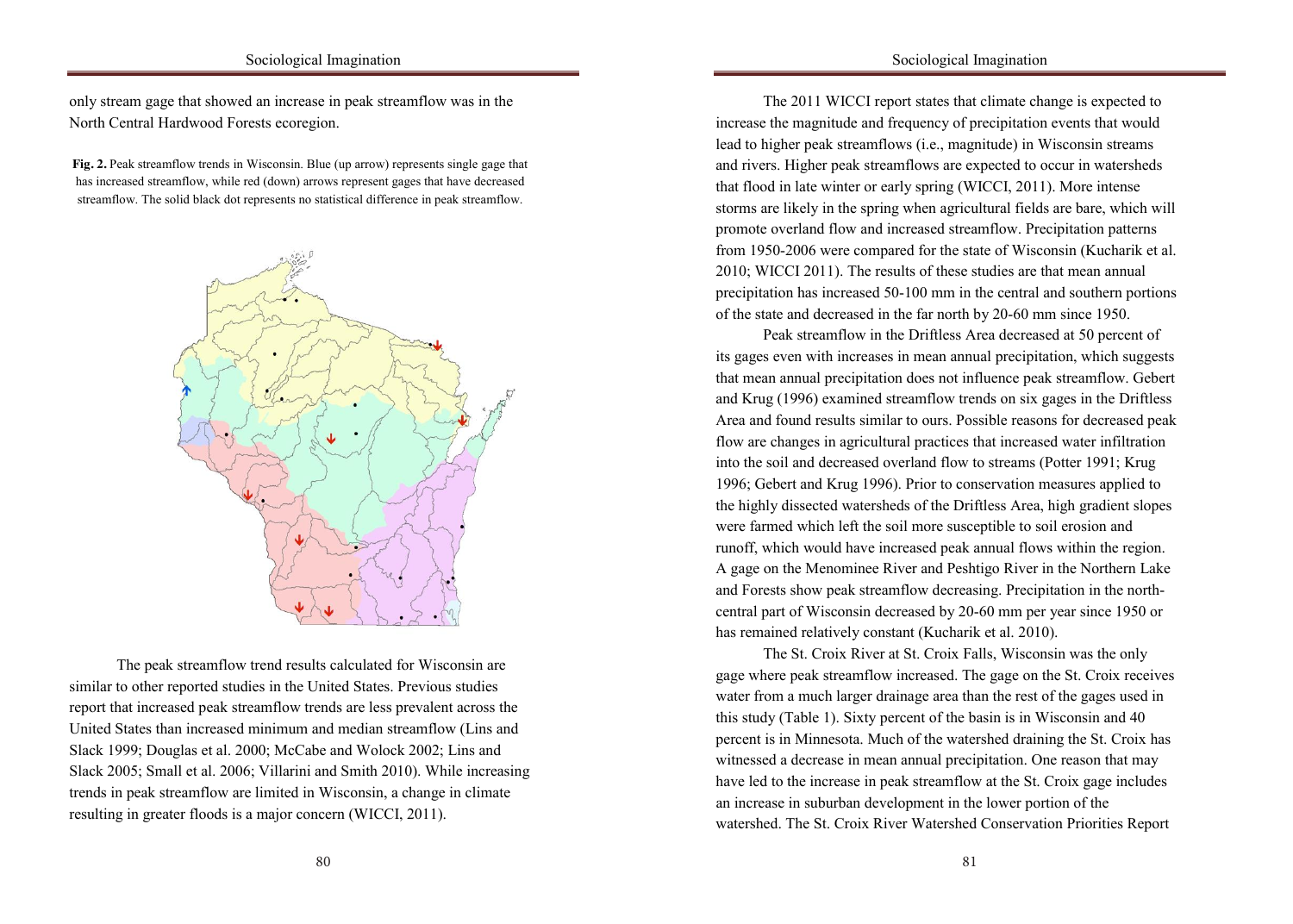of 2006 states that an increase in impervious features is impacting the natural flow hydrology of the landscape. in the control of the control of the control of the control of the control of the control of the control of the control of the control of the control of the control of the control of the control of the control of the contr

# Under apartheid, South Africa was "two nations": one Black and one 3.2 *Mean Annual Streamflow Trends*

Mean annual streamflow trends for significance were evaluated at  $\alpha$  = 0.05. Across Wisconsin mean annual streamflow increased at nine gages (35%) and decreased and showed no change at the remaining 17 gages (65%) (Fig. 3). A distinct spatial pattern emerged when the gages were mapped (Fig. 3). Most gages where mean annual streamflow increased are located in the southern part of Wisconsin, which are predominantly located in the Driftless Area and Southeastern Wisconsin Till Plains ecoregions. The spatial pattern described for increases in mean  $\frac{1}{4}$  and  $\frac{1}{4}$  and  $\frac{1}{4}$  and  $\frac{1}{4}$  and  $\frac{1}{4}$  and allowed to live in the city, which had a allowed to live in the city, which had a server of the city, which had a server of the city, which had a serve annual streamflow mimic the changes in precipitation outlined by the  $WIGGI$  $\text{WICC11}$  port  $(2011)$ . WICCI report (2011).

Fig 3. Mean annual streamflow trends. Blue (up arrow) represents gages that have If got with annual streamflow dental. Due (up arrow) represents gages that have increased streamflow. Increasing trends exist primarily in the Driftless Area and Southeastern Wisconsin Till Plains ecoregions. The solid black dot represents no statistical difference in streamflow.



While areas of increased precipitation in Wisconsin correlate well with increased mean annual streamflow, additional factors may have Changes in agricultural land management could have increased mean annual streamflow. The change in agricultural practices in the mid-1930s in southern Wisconsin ecoregions resulted in decreased soil erosion and increased infiltration, which decreased flood peaks and increased mean annual streamflow (Gebert and Krug 1996; Knox 2001; Juckem et al. 2008). Studies in Iowa and the Mississippi River basin report that annual base flow, annual minimum flow, annual minimum flow percentage, and annual discharge have increased at many Midwestern gages during the second half of the 20th century (Schilling and Libra 2003; Zhang and  $\frac{1}{2}$ Schilling 2006). They attribute this change to improved conservation  $\epsilon$  serves). They attribute this entries to improved conservation practices, greater artificial drainage, increased row crop production, and  $\sum_{i=1}^{n}$  family structures (Burman and van der Sput 1996; Kellett, Mothwan and van der Sput 1996; Kellett, Mothwan and van der Sput 1996; Kellett, Mothwan and van der Sput 1996; Kellett, Mothwan and van der Sput 1996; impacted streamflow trends in southern Wisconsin over the last 50 years. channel incision.

Precipitation in much of the Northern Lakes and Forests ecoregion has decreased over the last 50 years. Watras et al. (2014) reported that unusually low water levels have been observed in northern Wisconsin lakes over the last decade (i.e., 1990-2012). The decreased precipitation has not led to a statistically significant decrease in mean annual discharge over the last 50 years. Mean annual streamflow, however, decreased to record low levels over the last decade at numerous gages in the Northern Lakes and Forests ecoregions. If long-term dry periods continue in Northern Wisconsin over the next few decades the ecological health of aquatic systems in northern Wisconsin could be impaired.

# 3.3 *Change Point Analysis* **Example 2.3** *Change Point Analysis*

Change points were established statistically using a significance value of  $\alpha$  $= 0.05$ . Three gages showed a change point in peak annual streamflow (Table 3). The peak streamflow change of all three gages indicated a decrease in flow (Table 3). Two of the gages were located on the Menominee River and the Peshtigo River in the Northern Lakes and Forest ecoregion (Fig. 4). Change points for the two rivers were identified in 2005. The other change point that occurred was on the Platte River near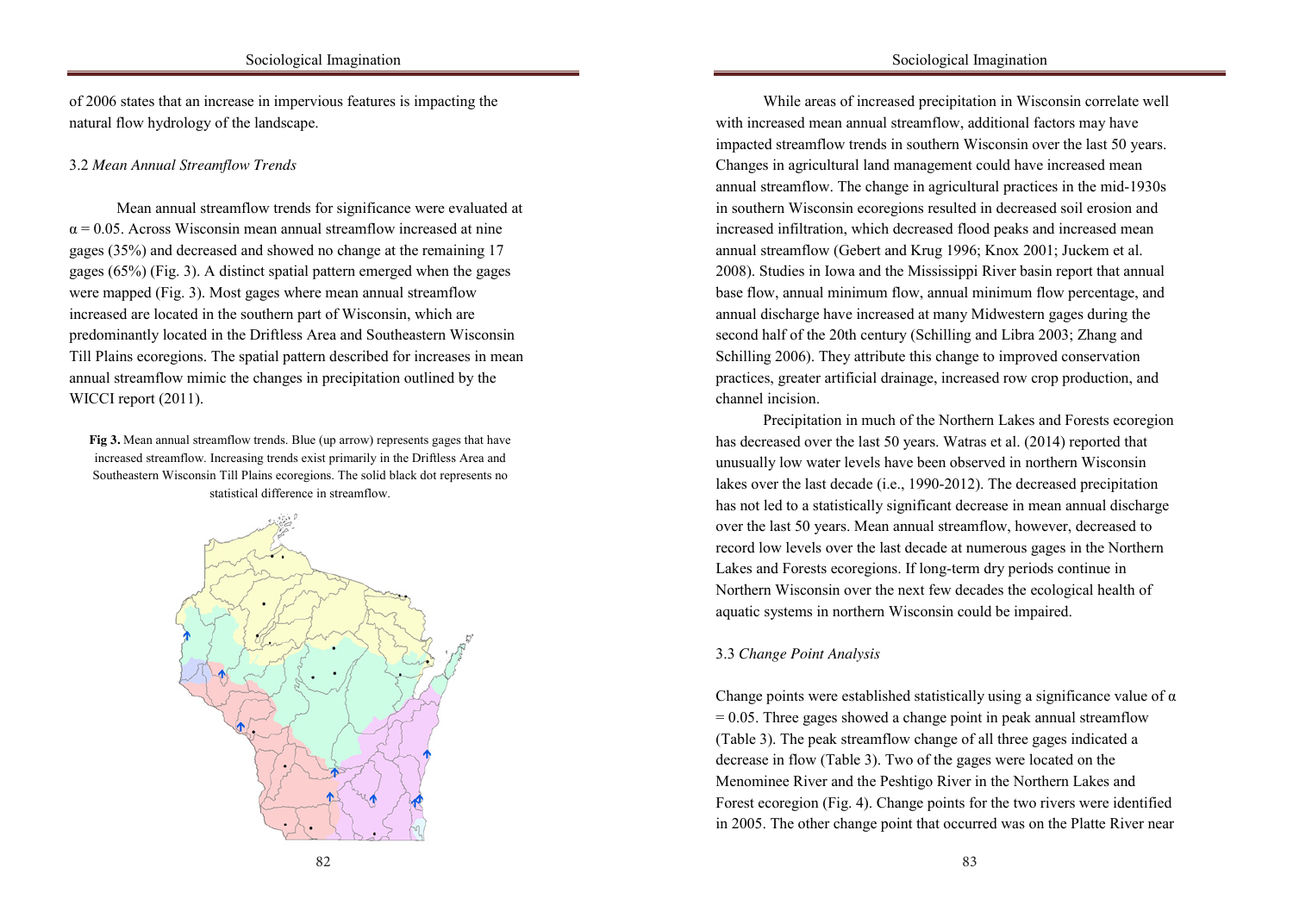Rockwell in 1980. The Platte River is located in the Driftless Area ecoregion. Only one change point was identified in the Driftless Area even identified. The rivers in the Driftless Area ecoregion are not highly regulated by dams or diversions. A reason why the other three gages did not indicate change points is because they drain an area substantially larger than the Platte River and smaller basins will respond more rapidly to climatic and land use change. Seekings 2008). Laws such as the Native Laws Amendments Act of 1937 though four statistically significant trends in peak streamflow were

in the control of the control of the control of the control of the control of the control of the control of the control of the control of the control of the control of the control of the control of the control of the contr

# Fig. 4. Change point detection representing spatial and temporal patterns in peak annual streamflow.



| <b>Table 3</b> . Stream gages that indicated a change point for peak annual and mean annual |  |  |
|---------------------------------------------------------------------------------------------|--|--|
| streamflow.                                                                                 |  |  |

in the control of the control of the control of the control of the control of the control of the control of the control of the control of the control of the control of the control of the control of the control of the contr

|                   | <b>USGS</b><br>Number | Change<br>Point | Pre-Change Point<br>Median (cfs) | Post-Change<br>Point Median (cfs) | Durbin-Watson:<br>1% Significance |
|-------------------|-----------------------|-----------------|----------------------------------|-----------------------------------|-----------------------------------|
| a. peak<br>annual | 04063000              | 2005            | 8,150                            | 4,430                             | 1.935                             |
|                   | 04069500              | 2005            | 3,970                            | 3,130                             | 1.892                             |
|                   | 05414000              | 1980            | 9,700                            | 1,980                             | 1.942                             |
| b. mean<br>annual | 04027500              | 2005            | 263                              | 236                               | 1.322                             |
|                   | 04063000              | 1987            | 2,022                            | 1,427                             | 1.383                             |
|                   | 04069500              | 1998            | 1,237                            | 677                               | 1.444                             |
|                   | 04071000              | 1998            | 729                              | 441                               | 1.359                             |
|                   | 04086000              | 1973            | 253                              | 288                               | 1.782                             |
|                   | 04087000              | 1971            | 382                              | 492                               | 1.552                             |
|                   | 04087120              | 1972            | 68                               | 116                               | 1.566                             |
|                   | 05379500              | 1971            | 442                              | 516                               | 1.244 <sup>1</sup>                |
|                   | 05394500              | 2005            | 177                              | 126                               | 1.606                             |
|                   | 05405000              | 1972            | 235                              | 430                               | 1.712                             |
|                   | 05426000              | 1973            | 405                              | 520                               | 1.499                             |
|                   | 05432500              | 1973            | 155                              | 214                               | 1.717                             |

Twelve gages showed a change point in mean annual streamflow (Table 3). Seven of the change points indicated an increased mean annual flow, while five indicated a decreased mean annual flow (Fig. 5). A distinct spatial and temporal pattern is evident when investigating mean annual streamflow change points. The seven change points that identify an increase in mean annual exist in the Southeastern Wisconsin Till Plains and the Driftless Area ecoregions. All seven of the gages identify change points between 1971 and 1973. Considering that these change points occur express two ecoregions and encompass two-years of change streamflow access the corregions are chosingized the years of change subcannical liberation was falled our as a potential chase of the changes, in addition,  $\frac{1}{2}$ four of the seven gages have no listing of regulation on the USGS website (Table 1). The change points detected in the southern part of the state correlate well with results by Juckem et al.  $(2008)$  which show an increase in precipitation and baseflow around 1970. Whereas, the five gages that identify a change point where mean annual streamflow is decreasing are in the Northern Lakes and Forests and the North Central Hardwood Forests. Change points for decreasing mean annual streamflow are identified much later (i.e., 1987, 1998, 2005) than those that portray increases in mean annual streamflow (Fig. 5). The decline in precipitation in northern Wisconsin over the last couple of decades has decreased mean annual streamflow. Regulation was ruled out as a contributing factor in

84 84 and 2008 85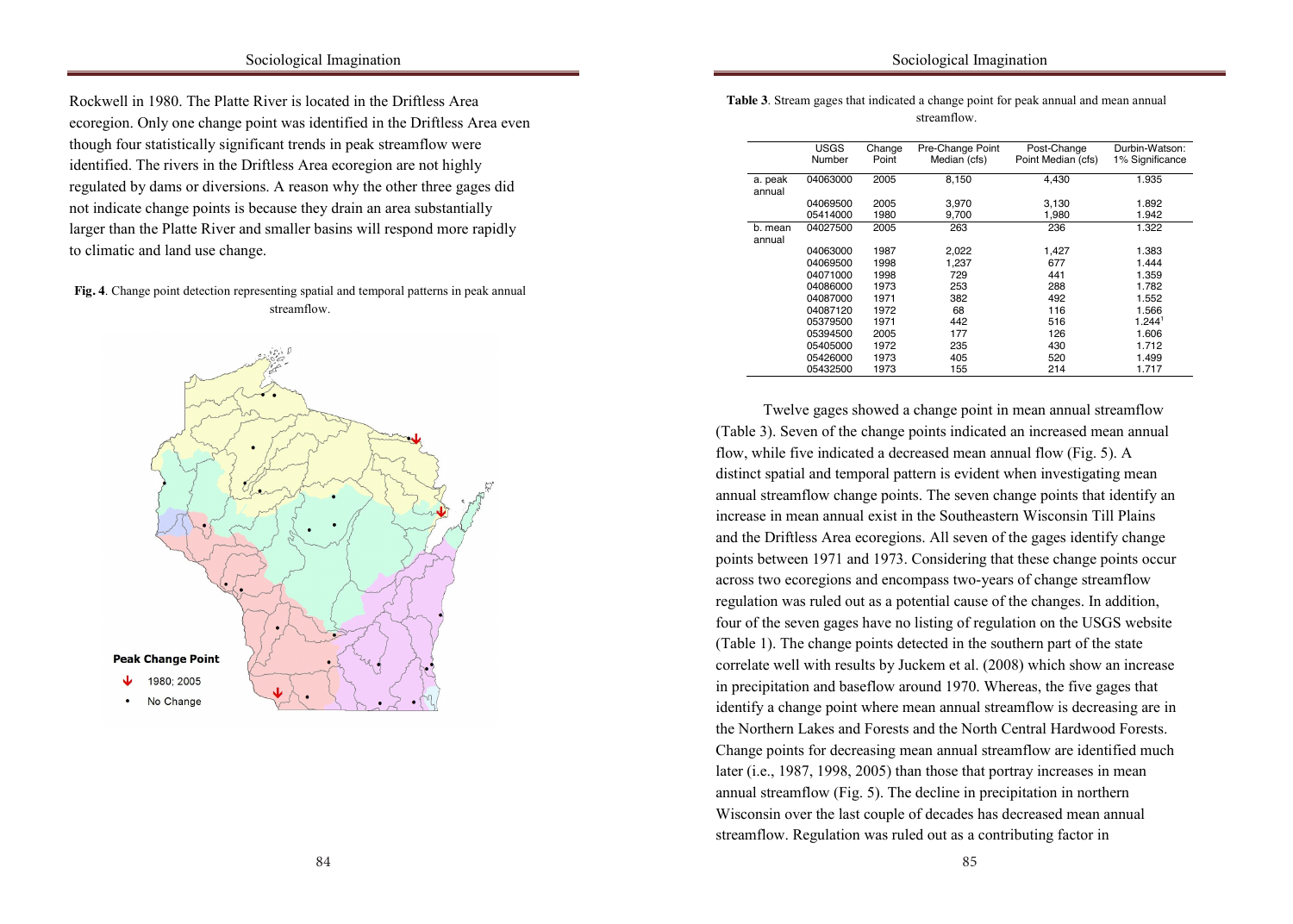establishing chain points in the northern Wisconsin ecoregions because regulation is primarily diurnal and change points correlate well with  $(Watras et al. 2014).$ known decreases in precipitation over the last two decades (Table 1)

in the control of the control of the control of the control of the control of the control of the control of the control of the control of the control of the control of the control of the control of the control of the contr

Fig. 5. Change point detection representing spatial and temporal patterns in mean annual streamflow. streamflow.



# the household, and number of consumer goods are related to 3.4 *Ecoregions and Streamflow*

in the control of the control of the control of the control of the control of the control of the control of the control of the control of the control of the control of the control of the control of the control of the contr

land use, soils, and potential natural vegetation (Omernik 1987). Establishing the relationship among ecoregion and streamflow hydrology is not an easy task. A few reasons for this include: (1) stream gages may record discharge data from surface waters draining watersheds of different ecoregions; (2) the number of stream gages within different ecoregions vary; (3) ecoregion boundaries extend past state boundaries; (4) streams flowing through contrasting ecoregions will vary in how they are regulated; and  $(5)$  the variables comprising ecoregions are generally homogeneous, but a certain amount of heterogeneousness exists (i.e., land Lette generally can be contained in the outstituding contained to the outside of  $(1, 0, 1, 1, 1)$ <br>use or precipitation) in ecoregions which influences the hydrologic  $\alpha$  server the only Africans allows which intrividually allowed to live in the city, which had a server than  $\alpha$ profound effect on generations and in many cases, led to the disruption of the disruption of the disruption of  $\frac{1}{2}$  $\frac{1}{2}$  family structures (Burman and van der Spuria manufactures ( $\frac{1}{2}$ understand streamflow trends, however, ecoregions provide a broad scale spatial framework by which management strategies can be developed. The variables used to construct ecoregions are geology, climate, variables that control streamflow. Understanding these limitations is critical when trying to establish ecoregions as a spatial framework to

Rivers and streams are often studied in a hierarchical context (Frissell et al. 1986). The broad-scale variables that constitute ecoregions influence the morphology of the watershed, which influences the stream network and hydraulics and ultimately aquatic ecosystem function (Poff 1997; Splinter et al. 2010). Alteration of the natural flow regime of the river or stream through climatic changes or stream regulation impacts stream habitat and the community structure of the stream (Monk et al. 2007). Understanding how streams respond to changes in streamflow by ecoregions is important because ecoregions provide organization necessary for more detailed analyses of stream habitat. For example, habitat and ecological processes are impacted by changes in peak and mean annual streamflow (Armitage and Cannan 2000). Continued research is necessary to evaluate how changes in streamflow trends have impacted stream morphology and habitat among ecoregions in Wisconsin.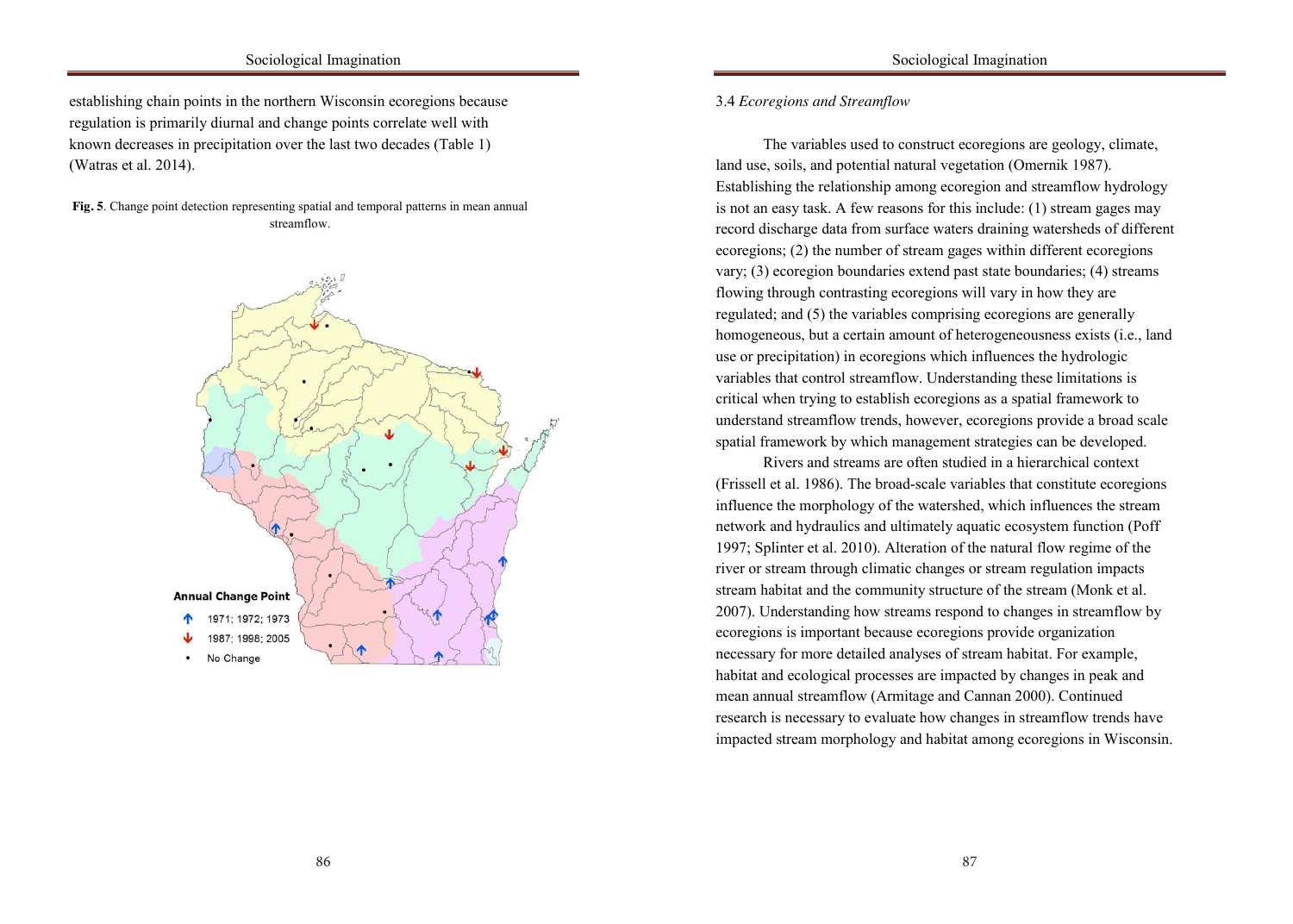# in the control of the control of the control of the control of the control of the control of the control of the control of the control of the control of the control of the control of the control of the control of the contr

## the household, and number of consumer goods are related to 4. CONCLUSION

in the control of the control of the control of the control of the control of the control of the control of the control of the control of the control of the control of the control of the control of the control of the contr

in Wisconsin is important considering the WICCI report states that future climate change may have a large impact on water resources in Wisconsin. A summary of the results are: (1) increased peak streamflow is not occurring in Wisconsin; (2) increased mean annual streamflow is occurring in southern Wisconsin ecoregions; and (3) change points for mean annual flow occurred between 1971 and 1973 in the Driftless Area ecoregion and between 1987 and 2005 in the Northern Lakes and Forests ecoregion and the North Central Hardwood Forest ecoregion. Analyzing the spatial and temporal variability of streamflow trends

Trends in peak streamflow are generally not changing in Wisconsin. The trends (increasing or decreasing) in peak streamflow that  $\alpha$  corrections were the only Africans allowed the city, which had allowed to live in the city, which had a allowed to live in the city, which had a served to live in the city, which had a served on the city, which had a profound effect to the conduct of changes in mean and  $\alpha$ .  $\alpha$  framework is the sequence of  $\alpha$  in der  $\alpha$  and  $\alpha$  and  $\alpha$  is  $\alpha$  is  $\alpha$  is  $\alpha$  is  $\alpha$  is  $\alpha$  is  $\alpha$  is  $\alpha$  is  $\alpha$  is  $\alpha$  is  $\alpha$  is  $\alpha$  is  $\alpha$  is  $\alpha$  is  $\alpha$  is  $\alpha$  is  $\alpha$  is  $\alpha$  is  $\alpha$  is  $\alpha$  streamflow trends are not occurring, there is no doubt that large destructive floods have occurred over the last decade in Wisconsin. The lack of a trend does not suggest that large floods will not occur in the forthcoming years and when these floods occur they cause economic hardship for individuals and communities. are occurring do not appear to be caused by changes in mean annual precipitation or changes in the frequency of heavy rainfall. Although peak

Mean annual streamflow is increasing in Wisconsin's southern ecoregions (i.e., Driftless Area and the Southeastern Wisconsin Till Plains) because of a complex interaction of changed agricultural practices and land use management and increased precipitation. A decrease in precipitation in northern Wisconsin triggered change points starting in the late 1980s and continued into the mid-2000s. Although no significant trends were established for mean annual flow in the Northern Lakes and Forests ecoregion or the North Central Hardwood Forests ecoregions, change points established from decreased mean annual flow document lower stream levels than normal.

The social ramifications of a changing hydrology in Wisconsin, caused by climate change, have the ability to negatively impact individuals. Large magnitude flooding causes the economic decline of communities that can take years (or decades) to recover from. Individuals with direct impact of the flooding can suffer anxiety and a host of stress

disorders never encountered prior to the flooding. In addition, the potential of decreased water quality and an increased risk of water borne diseases are problematic as population and health related costs continue to increase.

Sociological Imagination

If the projected climate models for the upper Midwest are correct then changes in high intensity precipitation and temperature are forthcoming and distinct changes to the hydrologic cycle are eminent. Future management strategies need to consider and explicitly document the social implications of flooding in order to protect the lives of the potential individuals impacted, which is often not addressed as it should  $h_{\rm P}$ be.

# REFERENCES Africans, Coloureds, and Indians to live in separate townships on the outskirts on the outskirts of  $\alpha$

- Asquith, W.H. 2001. "Effects of Regulation on L-moments of Annual Peak Streamflow in Texas." Pp. 01-4243 in U.S. Geological Survey Water Resources Investigation Report. Denver CO., U.S. Geological Survey. Associated Programme on Flood Management. 2013. "Social Impacts of Flooding?" Retrieved from  $(\text{http://www.apfm.infi/?p=2459}).$
- Changnon, S.A, K.E. Kunkel. 1995. "Climate-related Fluctuations in Midwestern Floods During 1921-1985." Journal of Water Resource Planning and Management 121(4):326-334.
- Collins, M.J. 2009. "Evidence for Changing Flood Risk in New England Collins, M.J. 2009. "Evidence for Changing Flood Risk in New England<br>Since the Late 20th Century." Journal of the American Water Resources Association 45(2):279-290.
- Douglas, E.M.. R.M. Vogel, and C.N. Kroll. 2000. "Trends in Floods and Low Flows in the United States: Impacts of Spatial Correlation." Journal of Hydrology 240:90-105.
- Easterling, D.R. and T.R. Karl. 2001. "Potential Consequences of Climate Variability and Change for the Midwestern United States." Climate Change Impacts on the United States: The Potential Consequences of Climate Variability and Change, Report for the US Global

 $\lambda$  in DD GEG only  $\mu$  and  $\mu$  in the city in the city, which had a city, which had a city, which had a city, which had a city, which had a city, which had a city, which had a city, which had a city, which had a city,  $p_{\mu} = p_{\mu} = 0.1 \pm 1.1 \pm 0.01 \pm 1.01 \pm 1.01 \pm 1.01 \pm 1.01 \pm 1.01 \pm 1.01 \pm 1.01 \pm 1.01 \pm 1.01 \pm 1.01 \pm 1.01 \pm 1.01 \pm 1.01 \pm 1.01 \pm 1.01 \pm 1.01 \pm 1.01 \pm 1.01 \pm 1.01 \pm 1.01 \pm 1.01 \pm 1.01 \pm 1.01 \pm 1.01 \pm 1.01 \pm 1.01 \pm 1.01 \pm$ traditional family structures (Burman and van der Spuy 1996; Kellett, Mothwa Assemblages Hydrological Processes." 14:3161-3179. Armitage P.D., C.E. Cannan. 2000. "Annual Changes in the Summer Patterns of Mesohabitat Distribution and Associated Faunal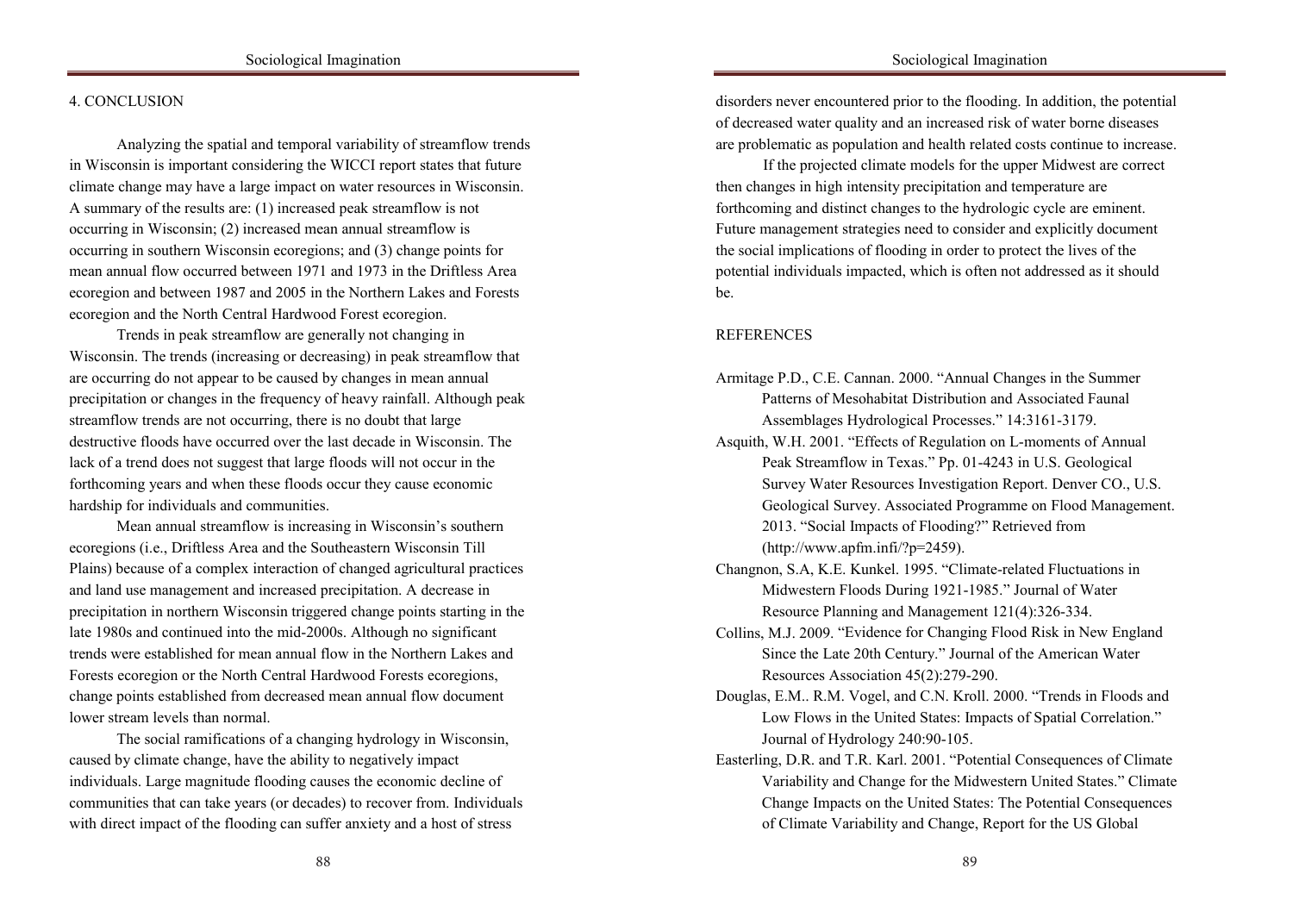the house Research Program. Cambridge, UK: Cambridge University Press, 167-188.

- Framework for Stream Habitat Classification: Viewing Streams in a Watershed Context." Environmental Management 10(2):199- $214.$ Frissell, C.A., W.J. Liss, C.E. Warren M.D. Hurley. 1986. "A Hierarchical 214.
- Gebert, W.A., W. R. Krug. 1996. "Streamflow Trends in Wisconsin's Driftless Area." Water Resources Bulletin 32(4):733-744.
- Groisman, P.Y., R.W. Knight, T.R. Karl. 2001. "Heavy Precipitation and High Streamflow in the Contiguous United States: Trends in the Twentieth Century." Bulletin of the American Meteorological Society 82(2):219-246.
- Gruntfest, E. 1995. "Long Term Social and Economic Impacts of Extreme  $\frac{1}{\text{P1}}$   $\frac{1}{\text{P1}}$   $\frac{1}{\text{P1}}$   $\frac{1}{\text{P1}}$   $\frac{1}{\text{P1}}$   $\frac{1}{\text{P1}}$   $\frac{1}{\text{P1}}$   $\frac{1}{\text{P1}}$   $\frac{1}{\text{P1}}$   $\frac{1}{\text{P1}}$   $\frac{1}{\text{P1}}$   $\frac{1}{\text{P1}}$   $\frac{1}{\text{P1}}$   $\frac{1}{\text{P1}}$   $\frac{1}{\text{P1}}$   $\frac{1}{\text{P1$  $P_{\text{tot}} = 1 M_{\text{tot}}$  on  $\mathcal{F}_{\text{tot}} = 1 M_{\text{tot}}$  on  $\mathcal{F}_{\text{tot}} = 1 M_{\text{tot}}$  $t_{\text{min}}$  family structures (Burman and van der Sput 1996; Kellett, Mothwan and van der Spur 1996; Kellett, Mothwan and van der Spur 1996; Kellett, Mothwan and van der Spur 1996; Kellett, Mothwan and van der Spur 1996; Ke Floods." U.S.-Italy Research Workshop on the Hydrometeorology, Impacts, and Management of Extreme Floods, Perugia, Italy 1-14.
- Hayhoe, K., J. VanDorn, T. Croler II, N. Schlegal, D. Wuebbles. 2010. "Regional Climate Change Projections for Chicago and the US Great Lakes." Journal of Great Lakes Research 36:7-21.
- Juckem, P.A., R.J. Hunt, M.P. Anderson, D.M. Robertson. 2008. Effects of Climate and Land Management Change on Streamflow in the Driftless Area of Wisconsin." Journal of Hydrology 355:123-130.
- Karl, T.R., R.W. Knight. 1998. "Secular Trends of Precipitation Amounts, Frequency, and Intensity in the USA." Bulletin of the American Meteorological Society 79:231-241.
- Knox, J.C. 2001. "Agricultural Influence on Landscape Sensitivity in the Upper Mississippi River Valley." Catena 42:193-224.
- Krug, W.R. 1996. "Simulations of Temporal Changes in Rainfall Runoff Characteristics, Coon Creek Basin, Wisconsin." Water Resources Bulletin 32:745-752.
- Kucharik, C.J., S.P. Serbin, S. Vavrus, E.J. Hopkins, M.M. Motew. 2010. "Patterns of Climate Change Across Wisconsin from 1950 to 2006." Physical Geography 31(1):1-28.
- Kundzewicz, Z.W., A.J. Robson. 2004. "Change Detection in Hydrological Records—A Review of the Methodology."  $\mathcal{L}$  coloured similarity of experimental groups that  $\mathcal{L}$

Hydrological Sciences—Journal—de Sciences Hydrologiques income for all racial groups. 49:7-19.

- Natural Hazards 29:291-305. Kunkel, K.E. 2003. "North American Trends in Extreme Precipitation."
- Kunkel, K.E., K. Andsager, D.R. Easterling. 1999. "Long-term Trends in Extreme Precipitation in which the state ensured that the State ensured that the White State ensured that the White

Events Over the Conterminous United States and Canada." Journal of Climate 12:2515- 2527.

Kunkel, K.E., L.E. Stevens, S.E. Stevens, L. Sun, E. Janssen, D. Wuebbles, S.D. Hilberg,

M.S. Timlin, L. Stoecker, N.E. Westcott, J.G. Dobson. 2013. "Regional Climate Trends and Scenarios for the U.S. National Africans, Coloureds, and Indians to live in separate townships on the outskirts of Climate Assessment: Part 3. Climate of the Midwest U.S." NOAA  $T = 1 + 1D$   $\triangle$  AFFGNG 142.2 W. 1.  $\triangle$  D.C. Technical Report NESDIS 142-3, Washington D.C.

- profound exposure relations and in manufacturers. Kumar, S., V. Merwade, J. Kam, K. Thurner. 2009. "Streamflow Trends" in Indiana: Effects of Long Term Persistence, Precipitation and Subsurface Drains." Journal of Hydrology 374:171-183.
- Lenhart, C.F., H. Peterson, J. Nieber. 2011. "Increased Streamflow in Agricultural Watersheds of the Midwest: Implications for Management." Watershed Science Bulletin (Spring) 25-31.
- Lettenmaier, D.P., E.F. Wood, J.R. Wallis. 1994. "Hydro-climatological Trends in the Continental United States, 1948-1988." Journal of Climate  $7:586-607$ .
- Lins, H.F., J.R. Slack. 1999. "Streamflow Trends in the United States." Geophysical Research Letters 26(2):227-230.
- Lins, H.F., J.R. Slack. 2005. "Seasonal and Regional Characteristics of U.S. Streamflow Trends in the United States from 1940-1999." Physical Geography 26(6):489-501.
- Lins, H.F. 2012. USGS Hydro-Climatic Data Network 2009 (HCDN-2009). USGS Fact Sheet 2012-3047. Reston, Virginia.
- McCabe, G.J., D.M. Wolock. 2002. "A Step Increase in Streamflow in the Conterminous United States." Geophysical Research Letters 29(24):2185-2188. extreme discrimination, segregation, and violence affecting mostly Africans and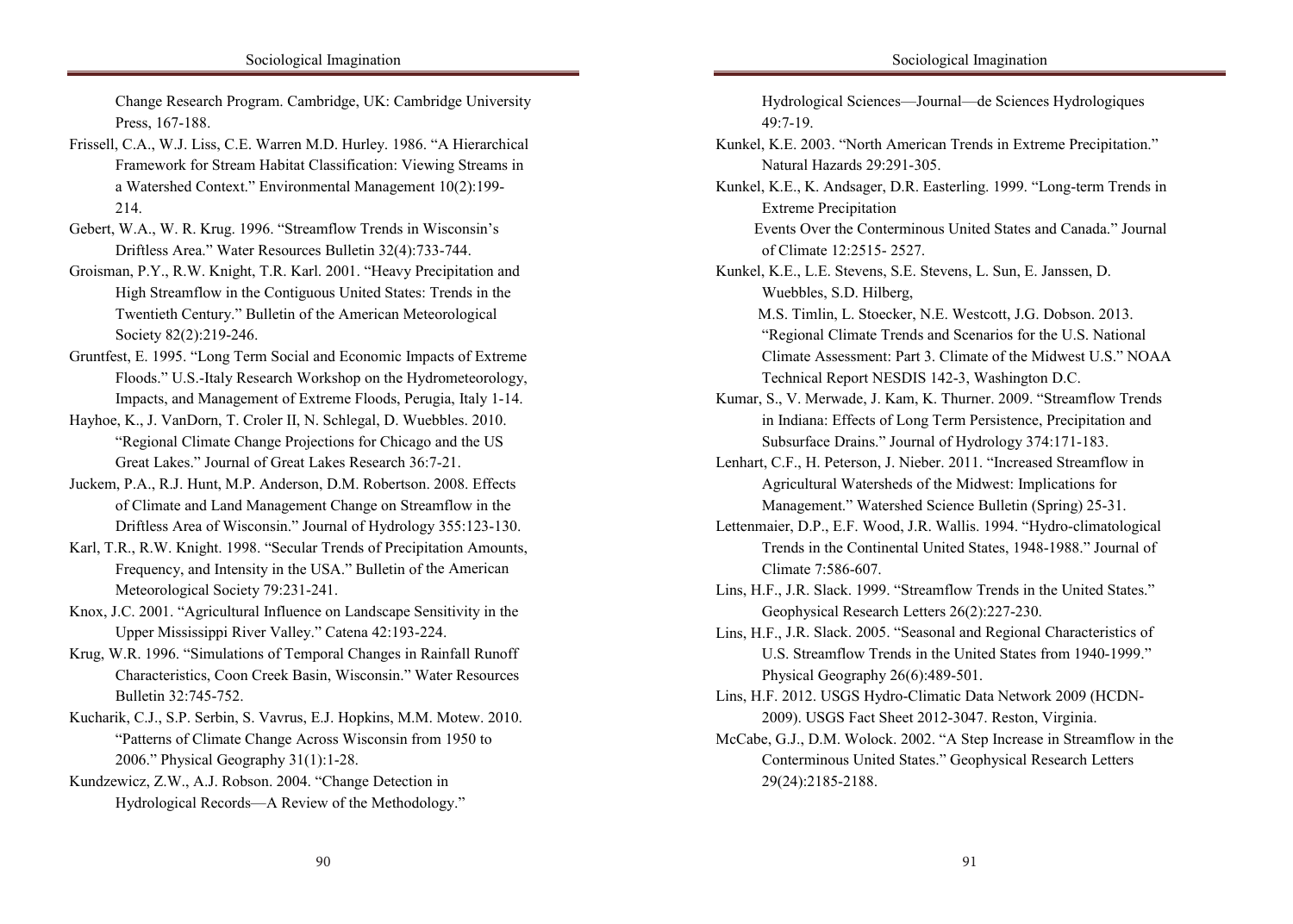- Milly, P.C.D, R.T. Wetherald, K.A. Dunne, T.L. Delworth. 2002. "Increasing Risk of Great Floods in a Changing Climate." Nature in the control of the control of the control of the control of the control of the control of the control of the control of the control of the control of the control of the control of the control of the control of the contr 415:514-517.
- Milly, P.C.D., K.A. Dunne, A.V. Vecchia. 2005. "Global Pattern of Trends in Streamflow and Later Availability in a Changing Climate." Nature 438:347-350.
- Monk, W.A., P.J. Wood, D.M. Hannah. 2007. "Examining the Influence of Flow Regime Variability on Instream Ecology." In P.J. Wood, D.M. Hannah, & J.P. Sadler (Eds.), Hydroecology and Ecohydrology: Past, Present and Future, 165-184. John Wiley  $\&$ segregation that was strictly engaged with the 'separate development' policy. The 'separate development' policy. The 'separate development' policy. The 'separate development' policy. The 'separate development' policy. The Sons, England.
- National Weather Service. 2009. "Central United States Flooding of June Africans, Coloureds, and Indians to live in separate townships on the outskirts of 2008." Service Assessment: Silver Spring, MD, National Oceanic  $\frac{1 \text{ A}}{1 \text{ A}} = \frac{1}{1 \text{ A}} = \frac{1}{1 \text{ A}} = \frac{1}{1 \text{ A}} = \frac{1}{1 \text{ A}} = \frac{1}{1 \text{ A}} = \frac{1}{1 \text{ A}} = \frac{1}{1 \text{ A}} = \frac{1}{1 \text{ A}} = \frac{1}{1 \text{ A}} = \frac{1}{1 \text{ A}} = \frac{1}{1 \text{ A}} = \frac{1}{1 \text{ A}} = \frac{1}{1 \text{ A}} = \frac{1}{1 \text{ A}} = \frac{1}{1 \text{ A}} = \frac{1}{1 \text{ A}} = \frac{1}{1 \text{ A}}$  $\mathbf{p}$  and the property framework and in matrix cases. and Atmospheric Administration, National Weather Service.
- Niemann, J.D., E.A.B. Eltahir. 2005. "Sensitivity of Regional Hydrology" to Climate Change, with Application to the Illinois River Basin." Water Resources Research 41:W07014. doi:10.1029/2004WR003893.
- Novotny, E.V., H.G Stefan. 2007. "Stream Flow in Minnesota: Indicator of Climate Change." Journal of Hydrology 334:319-333.
- Olson, J.R., J.R. Stedinger, N.C. Matalas, E.Z. Stakhiv. 1999. "Climate Variability and Flood Frequency Estimation for the Upper Mississippi and Lower Missouri Rivers." Journal of the American Water Resources Association  $35(6)$ :1509-1523.
- Omernik, J.M. 1987. "Ecoregions of the Conterminous United States. Map (scale 1:7,500,000)." Annals of the Association of American Geographers  $77(1)$ :118-125.
- Omernik, J.M., S.S. Chapman, R.A. Lillie, R.T. Dumke. 2000. "Ecoregions of Wisconsin." Transactions of the Wisconsin Academy of Sciences, Arts and Letters 88:77-103.
- Pagano, T., D. Garen. 2005. "A Recent Increase in Western U.S. Streamflow Variability and Persistence." Journal of Hydrometeorology 6:173-179.
- Patterson, L.A., B. Lutz, M.W. Doyle. 2012. "Streamflow Changes in the South Atlantic, United States During the Mid-and Late 20th

Century." Journal of the American Water Resources Association income for all racial groups. 48(6):1126-1138.

and Waterborne Disease Risk in the Great Lakes Region of the U.S." American Journal of Preventive Medicine 35:451-458. Paz, J.A., S.J. Vavrus, C.K. Uejio, S.L McLellan. 2008. "Climate Change

in the control of the control of the control of the control of the control of the control of the control of the control of the control of the control of the control of the control of the control of the control of the contr

- Peterson, T.C., R.R. Heim Jr., R. Hirsch, D.P. Kaiser, H. Brooks, N.S. Diffenbaugh, R.M. Dole, J.P. Giovannettone, K. Guirguis, T.R. Karl, R.W. Katz, K. Kunkel, D. Lettenmaier, G.J. McCabe, C.J. Paciorek, K.R. Ryberg, S. Schubert, V.B.S. Silva, B.C. Stewart, A.V. Vecchia, G. Villarini, R.S. Vose, J. Walsh, M. Wehner, D. Wolock, K. Wolter, C.A. Woodhouse, D. Wuebbles. 2013. "Monitoring and Understanding Changes in Heat Waves, Cold Waves, Floods, and Droughts in the United States." Bulletin of the  $\mu$  is  $M_A = 1.5 \pm 10^{-3}$  and  $\mu$  and allowed to live in the city, which had allowed to live in the city, which had a allowed to live in the city, which had a server of the control of the control of the control of the co American Meteorological Society 94:821-834.
- profound effect on generations and in many cases  $\mu$  many cases. Pielke Jr, A. Roger and Mary W. Downton. (2003). "Flood Damage in the  $N_{\text{tot}}$ United States, 1926-2003: A Reanalysis of National Weather Service Estimates." Flood Damage in the United States. University Corporation for Atmospheric Research. Retrieved from (www.flooddamagedata.org/ondex.html).
- Poff, L.N., J.D. Allan, M.B. Bain, J.R. Karr, K.L. Prestegaard, B.D. Richter, R.E. Sparks, J.C. Stromberg. 1997. "The Natural Flow Regime: A Paradigm for River Conservation and Restoration." Bioscience  $47(11)$ :769-784.
- Potter, K.W. 1991. "Hydrological Impacts of Changing Land Management Practices in a Moderate-sized Agricultural Catchment." Water Resources Research 27, 845-855.
- Robson, A., A. Bardossy, D. Jones, Z.W. Kundzewicz. 2000. "Statistical Methods for Testing for Change." In Z.W. Kundzewicz & A. Robson (Eds.), Pp. 44-62 in Detecting Trend and Other Changes in Hydrological Data. World Meteorological Organization. Geneva, Switzerland.
- Ross, G.J. Forthcoming. "Parametric and Nonparametric Sequential Change Detection in R: The cmp Package." Journal of Statistical  $\epsilon$  discrimination, and violence affecting mostly  $\epsilon$  $C$  coloured similarity of experimental groups that  $\mathcal{C}$  and  $\mathcal{C}$  and  $\mathcal{C}$  and  $\mathcal{C}$  and  $\mathcal{C}$ Software.